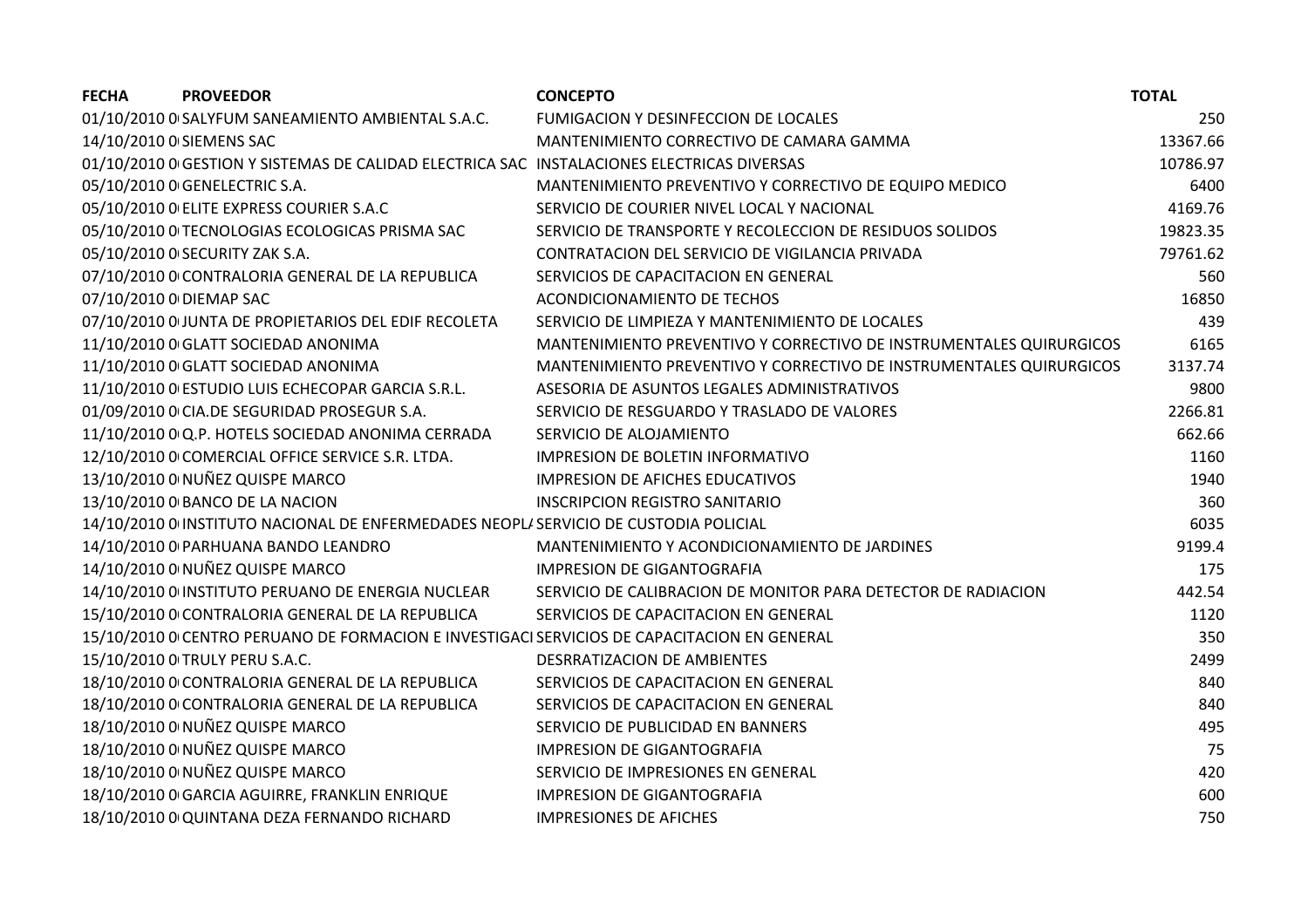| 18/10/2010 0 QUINTANA DEZA FERNANDO RICHARD                                                             | <b>IMPRESION DE TRIPTICOS</b>                               | 2200     |
|---------------------------------------------------------------------------------------------------------|-------------------------------------------------------------|----------|
| 18/10/2010 0 QUINTANA DEZA FERNANDO RICHARD                                                             | <b>IMPRESION DE VOLANTES</b>                                | 390      |
| 01/10/2010 O EL PACIFICO PERUANO-SUIZA CIA.SEG. Y REA.                                                  | SEGUROS DE BIENES MUEBLES E INMUEBLES                       | 60415.95 |
| 11/10/2010 O PERUVIAN EQUIPMENT TECHNOLOGY S.A.C.                                                       | MANTENIMIENTO PREVENTIVO Y CORRECTIVO DE EQUIPO MEDICO      | 6842.5   |
| 01/09/2010 0 ASCENSORES SCHINDLER DEL PERU S.A                                                          | MANTENIMIENTO PREVENTIVO Y CORRECTIVO DE ASCENSOR ELECTRICO | 9000     |
| 01/10/2010 0 ASCENSORES SCHINDLER DEL PERU S.A                                                          | MANTENIMIENTO PREVENTIVO Y CORRECTIVO DE ASCENSOR ELECTRICO | 9000     |
| 18/10/2010 0 SERVICIOS GENERALES K&M S.A.C                                                              | <b>INSTALACION DE TOLDO</b>                                 | 500      |
| 18/10/2010 O SERVICIOS GENERALES K&M S.A.C                                                              | ALQUILER DE MESAS Y SILLAS                                  | 535      |
| 18/10/2010 0 SERVICIOS GENERALES K&M S.A.C                                                              | ALQUILER DE TOLDOS                                          | 550      |
| 19/10/2010 0 MANTILLA QUISPE RAUL                                                                       | SERVICIO DE APOYO ADMINISTRATIVO                            | 800      |
| 19/10/2010 0 SERVAL MATTEC S.A.C.                                                                       | MANTENIMIENTO PREVENTIVO Y CORRECTIVO DE EQUIPO MEDICO      | 5307     |
| 19/10/2010 0 REGIST. NAC DE IDENTIG. Y ESTADO CIVIL                                                     | SERVICIO DE SUMINISTRO DE INFORMACION RENIEC                | 66.7     |
| 19/10/2010 0 EDELNOR S.A.A                                                                              | LUZ ELECTRICA - SEDE PRINCIPAL                              | 8.62     |
| 19/10/2010 0 EDELNOR S.A.A                                                                              | LUZ ELECTRICA - SEDE PRINCIPAL                              | 0.38     |
| 15/10/2010 0 AGENCIA DE ADUANA RABANAL S.A.C.                                                           | SERVICIO DE TRANSPORTE, DESADUANAJE Y ALMACENAJE            | 2486.73  |
| 15/10/2010 0 AGENCIA DE ADUANA RABANAL S.A.C.                                                           | SERVICIO DE TRANSPORTE, DESADUANAJE Y ALMACENAJE            | 2322.73  |
| 15/10/2010 0 AGENCIA DE ADUANA RABANAL S.A.C.                                                           | SERVICIO DE TRANSPORTE, DESADUANAJE Y ALMACENAJE            | 2425.73  |
| 18/10/2010 0 EDELNOR S.A.A                                                                              | LUZ ELECTRICA - SEDE PRINCIPAL                              | 8.48     |
| 18/10/2010 0 EDELNOR S.A.A                                                                              | LUZ ELECTRICA - SEDE PRINCIPAL                              | 0.02     |
| 19/10/2010 0 YELL PERU S.A.C.                                                                           | PUBLICACIONES EN PAGINAS AMARILLAS                          | 1587.6   |
| 20/10/2010 0 SERVICIOS MEDICOS Y NEUROFISIOLOGICOS E.I.R.I SERVICIO DE EXAMENES MEDICOS                 |                                                             | 250      |
| 20/10/2010 0 CONTROL VITAL S.A.C.                                                                       | ALQUILER DE EQUIPOS DIVERSOS                                | 499.8    |
| 21/10/2010 0 EMP PERUANA DE SERV EDIT S.A. EDITORA PERU PUBLICACIONES OFICIALES EN EL DIARIO EL PERUANO |                                                             | 626.61   |
| 21/10/2010 0 TELMEX PERU S.A                                                                            | SERVICIO DE CONEXION DE INTERNET                            | 10207.82 |
| 15/10/2010 0 CASABLANCA TOURS S.A.                                                                      | PASAJES Y GASTOS DE TRANSPORTE                              | 722.22   |
| 21/10/2010 O ELITE EXPRESS COURIER S.A.C                                                                | SERVICIO DE COURIER NIVEL LOCAL Y NACIONAL                  | 4023.39  |
| 20/10/2010 0 GUZMAN VIVAR MARIO ALVARO                                                                  | MANTENIMIENTO CORRECTIVO DE FOTOCOPIADORA                   | 989      |
| 21/10/2010 0 EMPRESA DE TRANSPORTES JESSICA TOURS SAC                                                   | TRANSPORTE Y TRASLADO DE PERSONAL                           | 809.2    |
| 20/10/2010 0 RUIZ KUANG CARLOS DEODATO                                                                  | ALQUILER DE EQUIPO DE SONIDO                                | 300      |
| 13/10/2010 0 LLONTOP PALOMINO Y ASOCIADOS S.CIVIL                                                       | SERVICIO DE AUDITORIA EXTERNA EN GENERAL                    | 37485    |
| 22/10/2010 0 MUÑOZ SOTOMAYOR KARLA ALEJANDRA                                                            | SERVICIO DE IMPRESIONES EN GENERAL                          | 1142.4   |
| 22/10/2010 O SERCORGEN SRLTDA                                                                           | MANTENIMIENTO Y REPARACION DE EXTRACTORA DE VAHOS           | 4800     |
| 22/10/2010 0 CORMAGRAF E.I.R.L.                                                                         | SERVICIO DE IMPRESION DE TARJETAS PERSONALES                | 720      |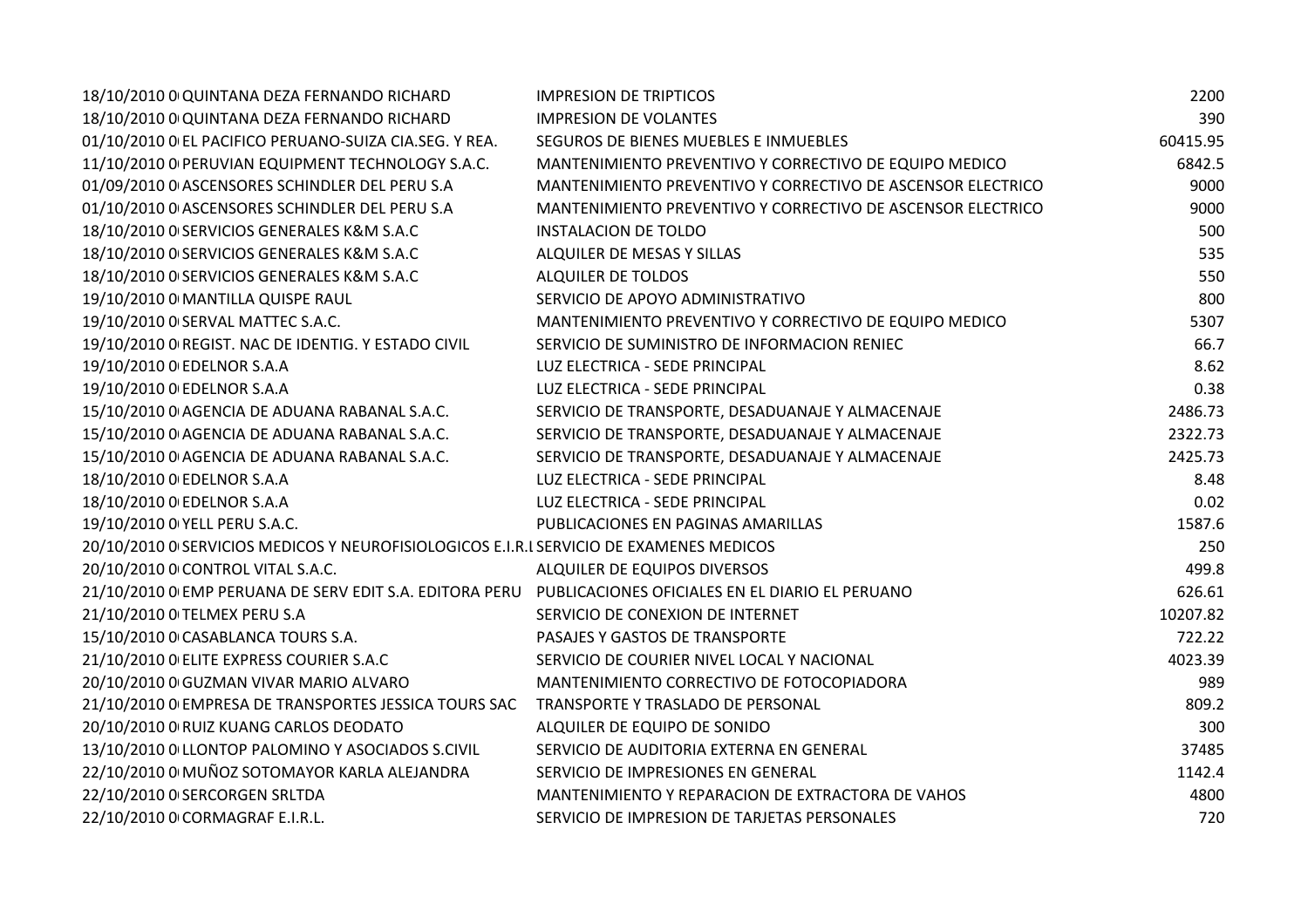| 22/10/2010 0 AMERICATEL PERU S.A.                                                    | SERVICIO DE TELEFONIA FIJA                                            | 10948.5  |
|--------------------------------------------------------------------------------------|-----------------------------------------------------------------------|----------|
| 22/10/2010 0 SALAZAR QUISPE JHONY                                                    | MANTENIMIENTO PREVENTIVO Y CORRECTIVO DE EQUIPO MEDICO                | 6800     |
| 22/10/2010 0 AMERICA MOVIL PERU S.A.C.                                               | SERVICIO DE TELEFONIA MOVILES (CELULAR)                               | 8441.1   |
| 22/10/2010 0 AMERICA MOVIL PERU S.A.C.                                               | SERVICIO DE TELEFONIA MOVILES (CELULAR)                               | 195      |
| 22/10/2010 O ELECTRONIC SECURITY SYSTEMS S.A.C.                                      | RECARGA DE EXTINTORES                                                 | 10502.11 |
| 25/10/2010 0 INSTITUTO NACIONAL DE ENFERMEDADES NEOPLI SERVICIO DE CUSTODIA POLICIAL |                                                                       | 5893     |
| 25/10/2010 0 AMERICATEL PERU S.A.                                                    | SERVICIO DE TELEFONIA FIJA                                            | 407.58   |
| 25/10/2010 0 ASOCIACION EDUCATIVA NICOLAS COPERNICO                                  | SERVICIOS DE CAPACITACION EN GENERAL                                  | 1600     |
| 25/10/2010 O TELEFONICA DEL PERU SAA                                                 | SERVICIO DE TELEFONIA FIJA                                            | 112      |
| 25/10/2010 0 SALCEDO TINEO MARCO ANTONIO                                             | MANTENIMIENTO PREVENTIVO Y CORRECTIVO EQUIPO DE LABORATORIO TURBIDIMI | 3570     |
| 25/10/2010 0 SALCEDO TINEO MARCO ANTONIO                                             | MANTENIMIENTO PREVENTIVO DE EQUIPOS DE LABORATORIO                    | 1428     |
| 25/10/2010 0 CORPORACION DIB SAC                                                     | MANTENIMIENTO Y REPARACION DE FOTOCOPIADORA                           | 1559.33  |
| 26/10/2010 0 APOYO CARDIOVASCULAR SRLTDA                                             | ALQUILER DE EQUIPO MEDICO Y HOSPITALARIO                              | 2710     |
| 26/10/2010 0 APOYO CARDIOVASCULAR SRLTDA                                             | ALQUILER DE EQUIPO MEDICO Y HOSPITALARIO                              | 10600    |
| 26/10/2010 0 APOYO CARDIOVASCULAR SRLTDA                                             | ALQUILER DE EQUIPO MEDICO Y HOSPITALARIO                              | 10600    |
| 26/10/2010 0 APOYO CARDIOVASCULAR SRLTDA                                             | ALQUILER DE EQUIPO MEDICO Y HOSPITALARIO                              | 7028     |
| 26/10/2010 0 APOYO CARDIOVASCULAR SRLTDA                                             | ALQUILER DE EQUIPO MEDICO Y HOSPITALARIO                              | 7106     |
| 26/10/2010 0 APOYO CARDIOVASCULAR SRLTDA                                             | ALQUILER DE EQUIPO MEDICO Y HOSPITALARIO                              | 2650     |
| 26/10/2010 0 LUZ DEL SUR S.A.A.                                                      | LUZ ELECTRICA - SEDE PRINCIPAL                                        | 87425.58 |
| 26/10/2010 0 LUZ DEL SUR S.A.A.                                                      | LUZ ELECTRICA - SEDE PRINCIPAL                                        | 2537.01  |
| 26/10/2010 0 CONTRATISTAS GENERALES APSROM SAC                                       | ACONDICIONAMIENTO DE TECHOS                                           | 2147.18  |
| 26/10/2010 0 CONTRATISTAS GENERALES APSROM SAC                                       | <b>ACONDICIONAMIENTO DE TECHOS</b>                                    | 1441.03  |
| 26/10/2010 0 LUZ DEL SUR S.A.A.                                                      | LUZ ELECTRICA - SEDE PRINCIPAL                                        | 4894.42  |
| 26/10/2010 0 LUZ DEL SUR S.A.A.                                                      | LUZ ELECTRICA - SEDE PRINCIPAL                                        | 82.99    |
| 26/10/2010 0 LUYO LUYO DE DURAND ASUNCIONA ENRIQUETA REMODELACION DE AMBIENTES       |                                                                       | 10050    |
| 26/10/2010 0 NEGOCIOS E IMPRESIONES S.A.C.                                           | SERVICIO DE IMPRESIONES EN GENERAL                                    | 350      |
| 26/10/2010 0 SERV AGUA POTAB Y ALCANT DE LIMA-SEDAPAL                                | SERVICIO DE AGUA POTABLE                                              | 47224.5  |
| 26/10/2010 0 SERV AGUA POTAB Y ALCANT DE LIMA-SEDAPAL                                | SERVICIO DE AGUA POTABLE                                              | 244.5    |
| 26/10/2010 0 GAS NATURAL DE LIMA Y CALLAO S.A.                                       | SERVICIO DE SUMINISTRO DE GAS NATURAL MEDIANTE DUCTOS                 | 49750.22 |
| 18/10/2010 0 QUINTANA DEZA FERNANDO RICHARD                                          | <b>IMPRESION DE FOLLETOS</b>                                          | 2500     |
| 28/10/2010 0 PRODUCCIONES GENESIS SAC                                                | PUBLICACIONES OFICIALES EN EL DIARIO EL COMERCIO                      | 1200     |
| 29/10/2010 0 AGENCIA DE ADUANA RABANAL S.A.C.                                        | SERVICIO DE TRANSPORTE, DESADUANAJE Y ALMACENAJE                      | 2444.52  |
| 29/10/2010 O EMP PERUANA DE SERV EDIT S.A. EDITORA PERU                              | PUBLICACIONES OFICIALES EN EL DIARIO EL PERUANO                       | 417.74   |
|                                                                                      |                                                                       |          |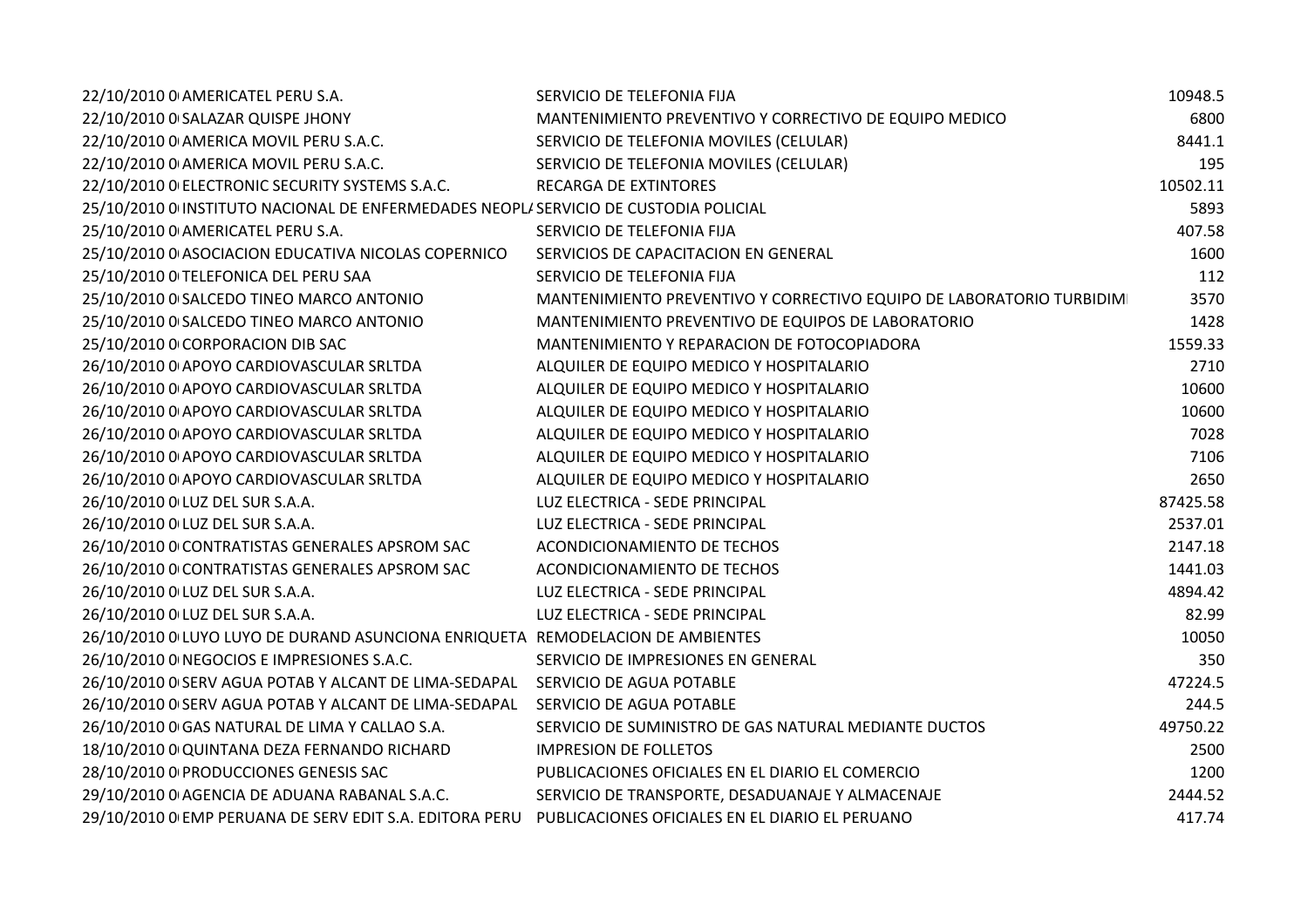| 29/10/2010 O CAPITANICH PLASENCIA MONICA ALICIA                                                | SERVICIO DE MANO DE OBRA EN GENERAL                                                                           | 2850     |
|------------------------------------------------------------------------------------------------|---------------------------------------------------------------------------------------------------------------|----------|
| 29/10/2010 0 COMERCIAL Y MULTISERVICIOSB JAMYC                                                 | SERVICIO DE MANTENIMIENTO DE INFRAESTRUCTURAS EN GENERAL                                                      | 94310    |
| 29/10/2010 O ELITE EXPRESS COURIER S.A.C                                                       | SERVICIO DE COURIER NIVEL LOCAL Y NACIONAL                                                                    | 6705.65  |
| 22/10/2010 0 MARQUINA JIMENEZ VICTOR HUGO                                                      | ALQUILER DE EQUIPOS DE ILUMINACION                                                                            | 560      |
| 22/10/2010 0 MARQUINA JIMENEZ VICTOR HUGO                                                      | ALQUILER DE EQUIPO DE SONIDO                                                                                  | 550      |
| 22/10/2010 0 MARQUINA JIMENEZ VICTOR HUGO                                                      | ALQUILER DE EQUIPOS DIVERSOS                                                                                  | 450      |
| 28/10/2010 0 NUÑEZ QUISPE MARCO                                                                | SERVICIO DE IMPRESIONES EN GENERAL                                                                            | 285      |
| 02/11/2010 0 AGENCIA DE ADUANA RABANAL S.A.C.                                                  | SERVICIO DE TRANSPORTE, DESADUANAJE Y ALMACENAJE                                                              | 2411.52  |
|                                                                                                | 02/11/2010 0 D'CAVIG MEDICAL SOCIEDAD ANONIMA CERRADA MANTENIMIENTO CORRECTIVO DE LAVADORA DE ROPA INDUSTRIAL | 2000     |
| 02/11/2010 0 VIDAL HERMOZA ANA MARIA                                                           | SERVICIO DE PRESENCIA NOTARIALES EN ACTOS PUBLICOS                                                            | 700      |
| 02/11/2010 0 VIDAL HERMOZA ANA MARIA                                                           | SERVICIO DE PRESENCIA NOTARIALES EN ACTOS PUBLICOS                                                            | 700      |
| 02/11/2010 0 VIDAL HERMOZA ANA MARIA                                                           | SERVICIO DE PRESENCIA NOTARIALES EN ACTOS PUBLICOS                                                            | 350      |
| 02/11/2010 0 VIDAL HERMOZA ANA MARIA                                                           | SERVICIO DE PRESENCIA NOTARIALES EN ACTOS PUBLICOS                                                            | 350      |
| 02/11/2010 0 VIDAL HERMOZA ANA MARIA                                                           | SERVICIO DE PRESENCIA NOTARIALES EN ACTOS PUBLICOS                                                            | 350      |
| 15/11/2010 0 SIEMENS SAC                                                                       | MANTENIMIENTO CORRECTIVO DE CAMARA GAMMA                                                                      | 13367.66 |
| 15/11/2010 0 SIEMENS SAC                                                                       | MANTENIMIENTO PREVENTIVO Y CORRECTIVO DE ECOGRAFO                                                             | 862.75   |
| 15/11/2010 0 SIEMENS SAC                                                                       | MANTENIMIENTO PREVENTIVO DE TOMOGRAFO HELICOIDAL                                                              | 16377.38 |
| 15/11/2010 0 SIEMENS SAC                                                                       | MANTENIMIENTO PREVENTIVO Y CORRECTIVO DE ACELERADOR LINEAL                                                    | 14676.67 |
| 15/11/2010 0 SIEMENS SAC                                                                       | MANTENIMIENTO PREVENTIVO Y CORRECTIVO DE EQUIPO DE RAYOS X ARCO EN C                                          | 1428     |
| 15/10/2010 0 SIEMENS SAC                                                                       | MANTENIMIENTO PREVENTIVO Y CORRECTIVO DE ECOGRAFO                                                             | 862.75   |
| 15/10/2010 0 SIEMENS SAC                                                                       | MANTENIMIENTO PREVENTIVO DE TOMOGRAFO HELICOIDAL                                                              | 16377.38 |
| 15/10/2010 0 SIEMENS SAC                                                                       | MANTENIMIENTO PREVENTIVO Y CORRECTIVO DE ACELERADOR LINEAL                                                    | 14676.67 |
| 15/10/2010 0 SIEMENS SAC                                                                       | MANTENIMIENTO PREVENTIVO Y CORRECTIVO DE EQUIPO DE RAYOS X ARCO EN C                                          | 1428     |
| 03/11/2010 0 ODE PEREYRA SOFIA INES                                                            | SERVICIO NOTARIAL                                                                                             | 30       |
| 03/11/2010 0 BANCO DE LA NACION                                                                | <b>GASTOS BANCARIOS</b>                                                                                       | 62.04    |
| 03/11/2010 0 BANCO DE LA NACION                                                                | <b>GASTOS BANCARIOS</b>                                                                                       | 62.04    |
| 03/11/2010 0 BANCO DE LA NACION                                                                | <b>GASTOS BANCARIOS</b>                                                                                       | 62.04    |
| 03/11/2010 0 BANCO DE LA NACION                                                                | <b>GASTOS BANCARIOS</b>                                                                                       | 62.04    |
| 03/11/2010 0 BANCO DE LA NACION                                                                | <b>GASTOS BANCARIOS</b>                                                                                       | 62.04    |
| 04/11/2010 0 INGENIERIA PROYECTOS ASESORAMIENTO Y SERVI MANTENIMIENTO DE TUBERIAS Y CONEXIONES |                                                                                                               | 8680     |
| 04/11/2010 0 HUAMAN ÑAHUIRIMA NEMECIO                                                          | MANTENIMIENTO PREVENTIVO DE COCHE DE ACERO INOXIDABLE                                                         | 8100     |
| 04/11/2010 0 ELECTRONICA BIOMEDICA MARTINEZ S.R.L.                                             | MANTENIMIENTO Y REPARACION DE EQUIPO DESTILADOR DE AGUA                                                       | 4300     |
| 02/11/2010 0 CIA.DE SEGURIDAD PROSEGUR S.A.                                                    | SERVICIO DE RESGUARDO Y TRASLADO DE VALORES                                                                   | 3529.15  |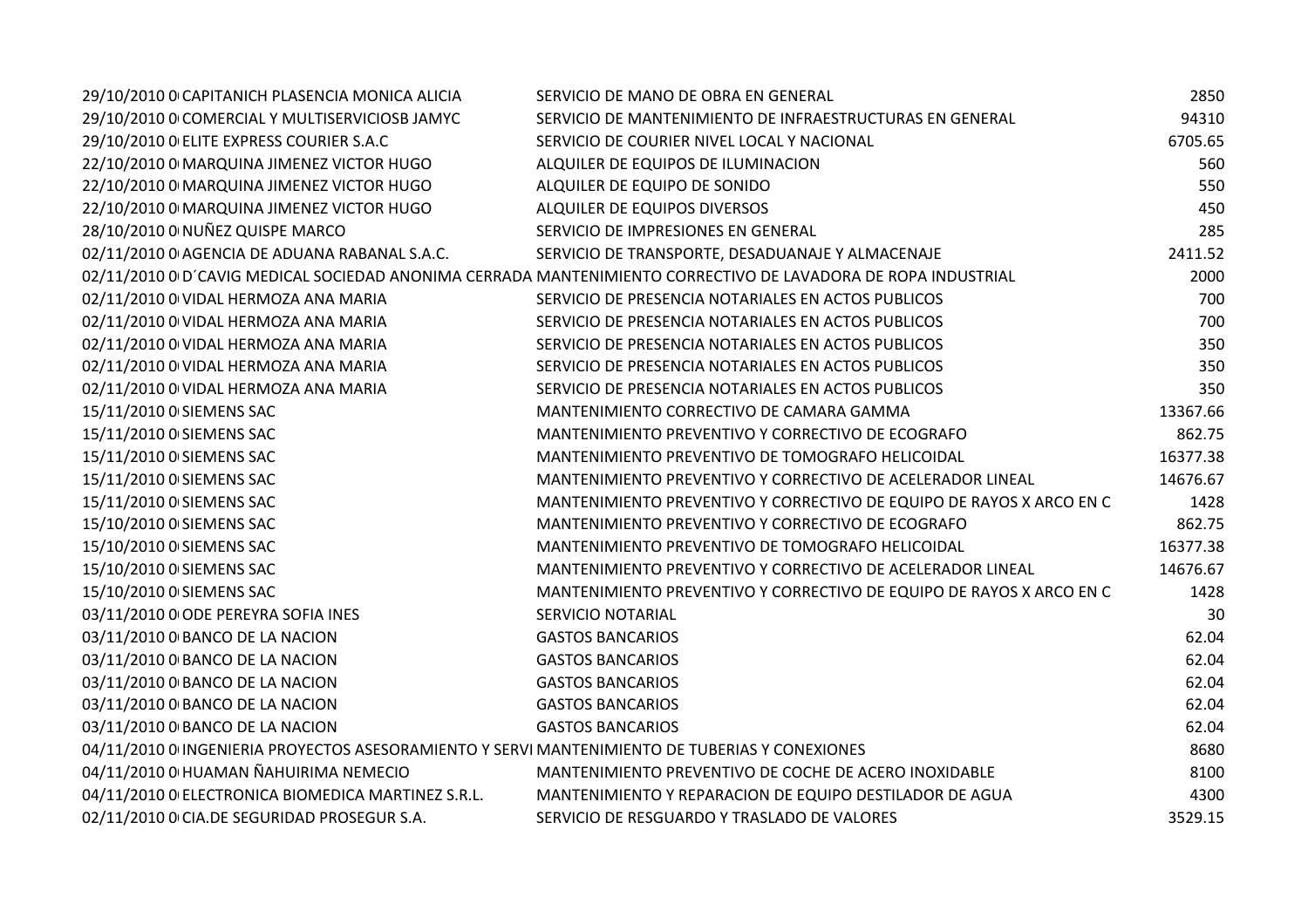| 05/11/2010 0 C & E LAB DEALERS S.A.                  | ALQUILER DE EQUIPOS DIVERSOS                                          | 10611    |
|------------------------------------------------------|-----------------------------------------------------------------------|----------|
| 05/11/2010 0 INDUSTRIA JOBISA SAC                    | SERVICIO DE CARPINTERIA                                               | 28900    |
| 04/11/2010 0 PAPALEJOS CART'S PART S.A.C.            | MANTENIMIENTO PREVENTIVO Y CORRECTIVO DE VEHICULOS DE TRANSPORTE TERR | 6450     |
| 06/11/2010 0 VASCULAR S.R.L.                         | ALQUILER DE EQUIPO MEDICO Y HOSPITALARIO                              | 5861     |
| 05/11/2010 0 SECURITY ZAK S.A.                       | CONTRATACION DEL SERVICIO DE VIGILANCIA PRIVADA                       | 79761.62 |
| 08/11/2010 0 ESIMAGEN.COM E.I.R.L                    | SERVICIOS DE CAPACITACION EN GENERAL                                  | 4105.5   |
| 08/11/2010 0 ARCHIVO GENERAL DE LA NACION            | SERVICIOS DE CAPACITACION EN GENERAL                                  | 7060     |
| 08/11/2010 0 R & C CONSULTING S.C.R.L.               | SERVICIOS DE CAPACITACION EN GENERAL                                  | 6650     |
| 08/11/2010 0 ARCHIVO GENERAL DE LA NACION            | SERVICIOS DE CAPACITACION EN GENERAL                                  | 2600     |
| 08/11/2010 0 INSTITUTO PUEBLO Y DESARROLLO - PERU    | SERVICIOS DE CAPACITACION EN GENERAL                                  | 5346     |
| 09/11/2010 0 EDELNOR S.A.A                           | LUZ ELECTRICA - SEDE PRINCIPAL                                        | 19.74    |
| 09/11/2010 0 EDELNOR S.A.A                           | LUZ ELECTRICA - SEDE PRINCIPAL                                        | 17.26    |
| 10/11/2010 0 PEREGO ESPINOSA JUAN CARLOS             | ELABORACION DE EXPEDIENTES TECNICOS                                   | 5300     |
| 10/11/2010 0 REBOBINADOS DE MOT ELECT MONTALVO EIRL  | SERVICIO DE REBOBINADO DE MOTOR                                       | 345.1    |
| 10/11/2010 0 TELMEX PERU S.A                         | SERVICIO DE TELEFONIA FIJA                                            | 91.01    |
| 10/11/2010 0 TELMEX PERU S.A                         | SERVICIO DE TELEFONIA FIJA                                            | 0.19     |
| 10/11/2010 O TELMEX PERU S.A                         | SERVICIO DE TELEFONIA FIJA                                            | 84.2     |
| 10/11/2010 O TELMEX PERU S.A                         | SERVICIO DE TELEFONIA FIJA                                            | 0.2      |
| 10/11/2010 0 TELMEX PERU S.A                         | SERVICIO DE TELEFONIA FIJA                                            | 215.65   |
| 10/11/2010 0 TELMEX PERU S.A                         | SERVICIO DE TELEFONIA FIJA                                            | 0.15     |
| 10/11/2010 0 MAS TELECOMUNICACIONES S.A.C.           | MANTENIMIENTO PREVENTIVO Y CORRECTIVO DE EQUIPO DE COMUNICACION       | 3615.22  |
| 10/11/2010 O TELMEX PERU S.A                         | SERVICIO DE TELEFONIA FIJA                                            | 484.25   |
| 10/11/2010 O TELMEX PERU S.A                         | SERVICIO DE TELEFONIA FIJA                                            | 0.95     |
| 10/11/2010 O TELMEX PERU S.A                         | SERVICIO DE TELEFONIA FIJA                                            | 460.85   |
| 10/11/2010 O TELMEX PERU S.A                         | SERVICIO DE TELEFONIA FIJA                                            | 1.75     |
| 10/11/2010 O TELEFONICA DEL PERU SAA                 | SERVICIO DE TELEFONIA FIJA                                            | 525.94   |
| 10/11/2010 O TELEFONICA DEL PERU SAA                 | SERVICIO DE TELEFONIA FIJA                                            | 0.05     |
| 10/11/2010 O TELEFONICA DEL PERU SAA                 | SERVICIO DE TELEFONIA FIJA                                            | 56       |
| 10/11/2010 O TELEFONICA DEL PERU SAA                 | SERVICIO DE TELEFONIA FIJA                                            | 56       |
| 11/11/2010 0 GUZMAN DE LA CRUZ ARMANDO N             | SERVICIO DE APOYO ADMINISTRATIVO                                      | 5000     |
| 11/11/2010 0 CASTILLO PIÑAS DELFIN                   | SERVICIO DE APOYO ADMINISTRATIVO                                      | 5500     |
| 11/11/2010 O JUNTA DE PROPIETARIOS DEL EDIF RECOLETA | SERVICIO DE LIMPIEZA Y MANTENIMIENTO DE LOCALES                       | 439      |
| 12/11/2010 0 INTRAMEDICA S.A.C.                      | MANTENIMIENTO CORRECTIVO DE VIDEOGASTROSCOPIO                         | 4998     |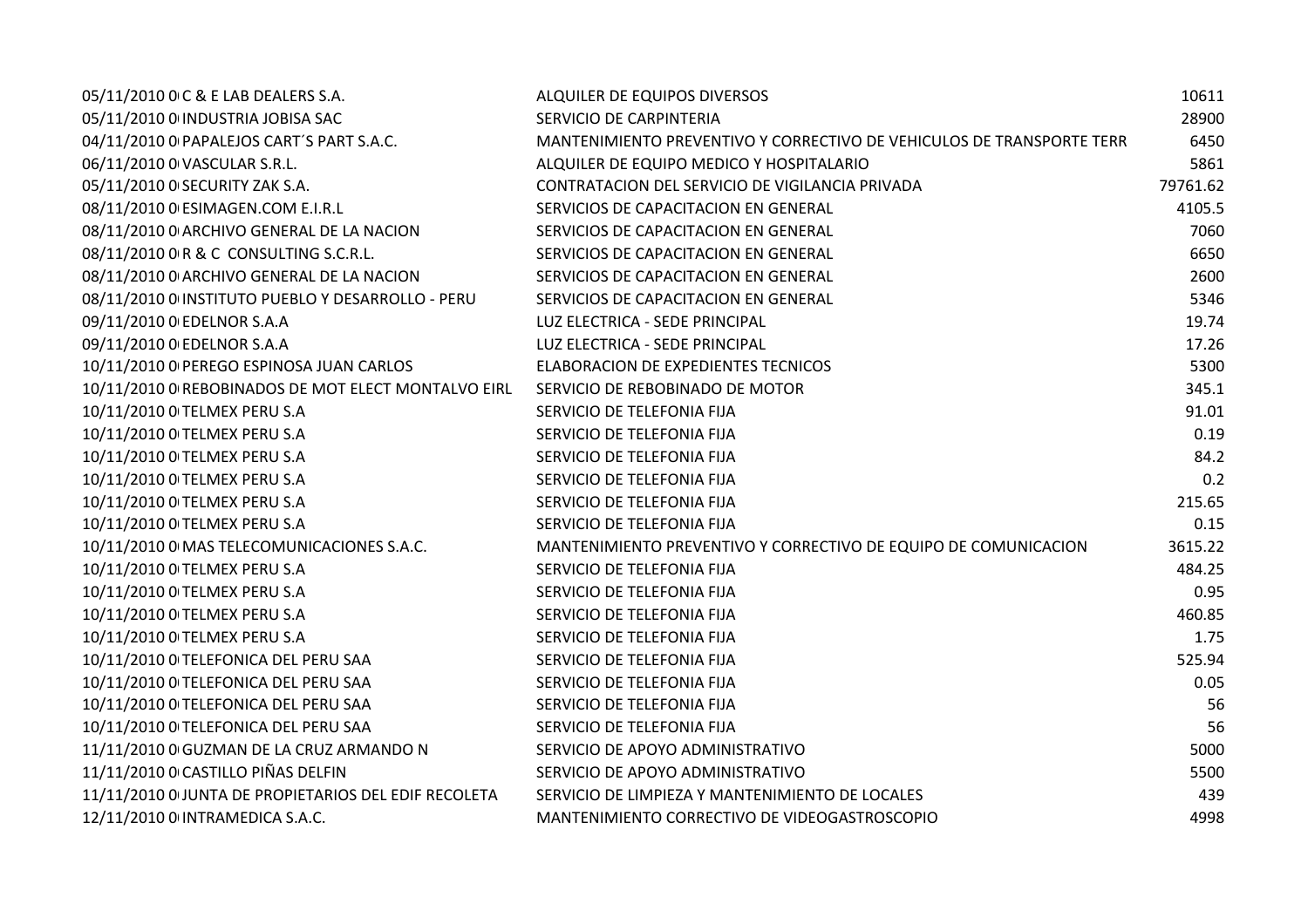| 01/10/2010 0 CIA.DE SEGURIDAD PROSEGUR S.A.            | SERVICIO DE RESGUARDO Y TRASLADO DE VALORES        | 2132.4   |
|--------------------------------------------------------|----------------------------------------------------|----------|
| 01/11/2010 O EL PACIFICO PERUANO-SUIZA CIA.SEG. Y REA. | SEGUROS DE BIENES MUEBLES E INMUEBLES              | 60415.95 |
| 12/11/2010 0 VIDAL HERMOZA ANA MARIA                   | SERVICIO DE PRESENCIA NOTARIALES EN ACTOS PUBLICOS | 700      |
| 12/11/2010 0 INGENIERIA DE FLUIDOS E.I.R.L.            | MANTENIMIENTO Y REPAR. DE CALDEROS                 | 1320     |
| 03/11/2010 0 COMERCIAL OFFICE SERVICE S.R. LTDA.       | <b>IMPRESION DE BOLETIN INFORMATIVO</b>            | 1160     |
| 15/11/2010 0 KAJEMA SERVICE S.A.C.                     | ADECUACION Y ACONDICIONAMIENTO DE INFRAESTRUCTURA  | 59700    |
| 15/11/2010 0 VIDAL HERMOZA ANA MARIA                   | SERVICIO DE PRESENCIA NOTARIALES EN ACTOS PUBLICOS | 1050     |
| 22/11/2010 0 CONTROL VITAL S.A.C.                      | ALQUILER DE EQUIPOS DIVERSOS                       | 499.8    |
| 16/11/2010 0 AMERICATEL PERU S.A.                      | SERVICIO DE TELEFONIA FIJA                         | 203.04   |
| 27/03/2010 0 GUZMAN VIVAR MARIO ALVARO                 | SERVICIO ESPECIALIZADO EN TECNOLOGIA MEDICA        | 900      |
| 16/11/2010 0 GUZMAN VIVAR MARIO ALVARO                 | MANTENIMIENTO CORRECTIVO DE FOTOCOPIADORA          | 760      |
| 09/11/2010 0 CIA.DE SEGURIDAD PROSEGUR S.A.            | SERVICIO DE RESGUARDO Y TRASLADO DE VALORES        | 1806.91  |
| 17/11/2010 0 RAMOS TINEO ALBERTO                       | IMPRESION DE PLACAS DE ACRILICO                    | 484      |
| 16/11/2010 O TELEFONICA DEL PERU SAA                   | SERVICIO DE TELEFONIA FIJA                         | 112      |
| 16/11/2010 O TELEFONICA DEL PERU SAA                   | SERVICIO DE TELEFONIA FIJA                         | 112      |
| 16/11/2010 O TELEFONICA DEL PERU SAA                   | SERVICIO DE TELEFONIA FIJA                         | 112      |
| 16/11/2010 O TELEFONICA DEL PERU SAA                   | SERVICIO DE TELEFONIA FIJA                         | 112      |
| 16/11/2010 O TELEFONICA DEL PERU SAA                   | SERVICIO DE TELEFONIA FIJA                         | 70       |
| 16/11/2010 0 ANCRO SRL                                 | ALQUILER DE BAÑOS                                  | 1600     |
| 16/11/2010 O TELEFONICA DEL PERU SAA                   | SERVICIO DE TELEFONIA FIJA                         | 835.58   |
| 16/11/2010 O TELMEX PERU S.A                           | SERVICIO DE TELEFONIA FIJA                         | 32       |
| 17/11/2010 0 VIDAL HERMOZA ANA MARIA                   | SERVICIO DE PRESENCIA NOTARIALES EN ACTOS PUBLICOS | 1400     |
| 18/11/2010 0 NUÑEZ QUISPE MARCO                        | IMPRESION DE CARPETAS PLASTIFICADAS                | 1600     |
| 18/11/2010 O NEGOCIOS E IMPRESIONES S.A.C.             | SERVICIO DE IMPRESIONES EN GENERAL                 | 515      |
| 18/11/2010 0 SERV AGUA POTAB Y ALCANT DE LIMA-SEDAPAL  | SERVICIO DE AGUA POTABLE                           | 47411.09 |
| 18/11/2010 0 SERV AGUA POTAB Y ALCANT DE LIMA-SEDAPAL  | SERVICIO DE AGUA POTABLE                           | 187.91   |
| 18/11/2010 O TELMEX PERU S.A                           | SERVICIO DE TELEFONIA FIJA                         | 642.18   |
| 18/11/2010 O TELMEX PERU S.A                           | SERVICIO DE TELEFONIA FIJA                         | 0.72     |
| 18/11/2010 0 SERV AGUA POTAB Y ALCANT DE LIMA-SEDAPAL  | SERVICIO DE AGUA POTABLE                           | 1009.05  |
| 18/11/2010 0 SERV AGUA POTAB Y ALCANT DE LIMA-SEDAPAL  | SERVICIO DE AGUA POTABLE                           | 4.95     |
| 18/11/2010 0 SERV AGUA POTAB Y ALCANT DE LIMA-SEDAPAL  | SERVICIO DE AGUA POTABLE                           | 536.55   |
| 18/11/2010 O SERV AGUA POTAB Y ALCANT DE LIMA-SEDAPAL  | SERVICIO DE AGUA POTABLE                           | 2.45     |
| 18/11/2010 0 SERV AGUA POTAB Y ALCANT DE LIMA-SEDAPAL  | SERVICIO DE AGUA POTABLE                           | 2196.48  |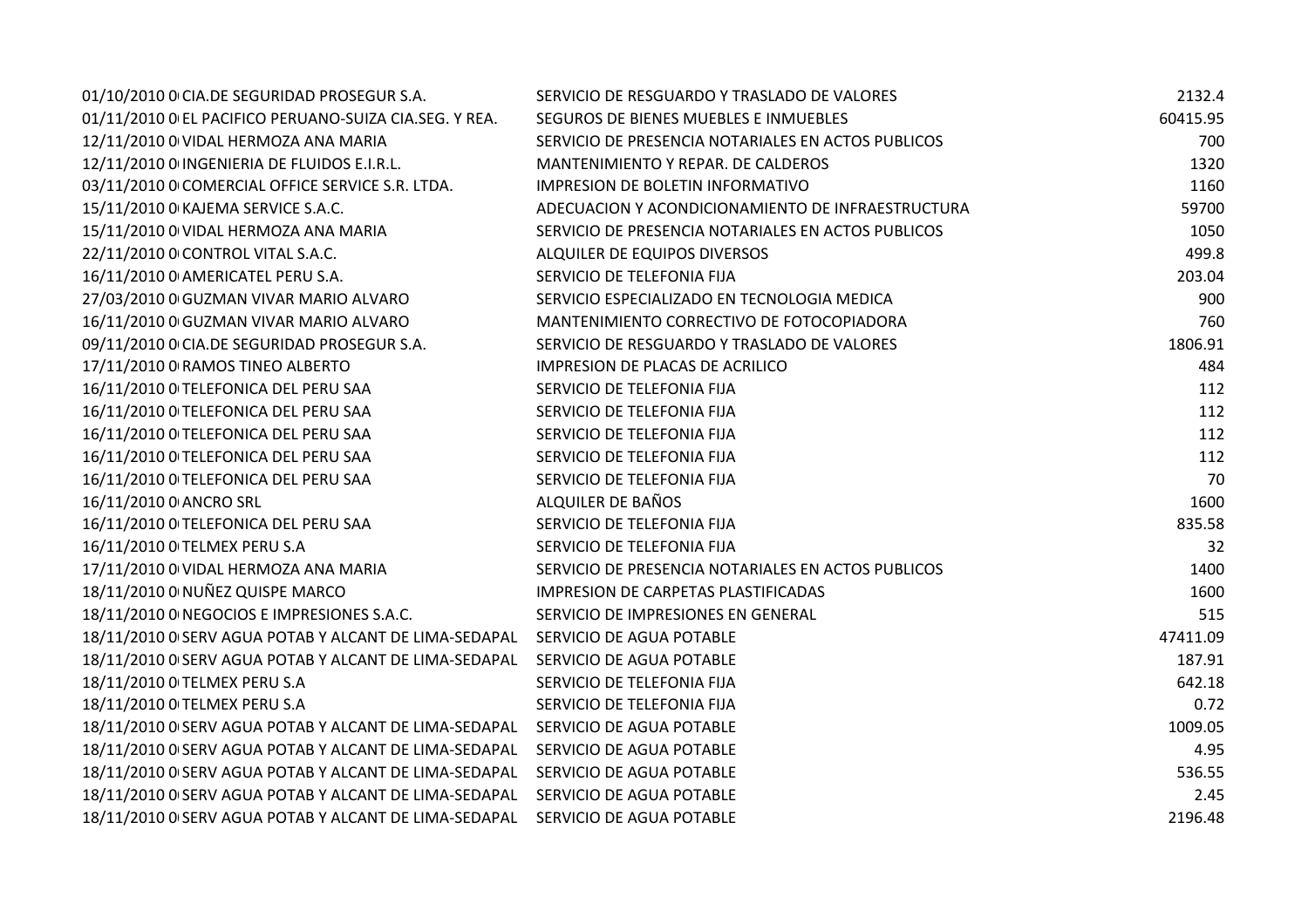| 18/11/2010 0 SERV AGUA POTAB Y ALCANT DE LIMA-SEDAPAL | SERVICIO DE AGUA POTABLE                                             | 7.02     |
|-------------------------------------------------------|----------------------------------------------------------------------|----------|
| 18/11/2010 0 SERV AGUA POTAB Y ALCANT DE LIMA-SEDAPAL | SERVICIO DE AGUA POTABLE                                             | 10.5     |
| 18/11/2010 0 OXIMEDIC S.A.C.                          | MANTENIMIENTO PREVENTIVO Y CORRECTIVO DE EMPOTRADOS DE OXIGENO Y VAC | 160517   |
| 18/11/2010 O TELEFONICA MULTIMEDIA S.A.C.             | SERVICIO DE TELEVISION POR CABLE O SATELITE                          | 8781.4   |
| 18/11/2010 O TELEFONICA MULTIMEDIA S.A.C.             | SERVICIO DE TELEVISION POR CABLE O SATELITE                          | 0.02     |
| 17/11/2010 0 KAJEMA SERVICE S.A.C.                    | SERVICIO DE MANTENIMIENTO DE INFRAESTRUCTURAS EN GENERAL             | 302225   |
| 18/11/2010 0 KAJEMA SERVICE S.A.C.                    | SERVICIO DE MANTENIMIENTO DE INFRAESTRUCTURAS EN GENERAL             | 129525   |
| 11/11/2010 0 MARTHA ELOISA SOUSA CALLE                | SERVICIO DE PRESENCIA NOTARIALES EN ACTOS PUBLICOS                   | 1400     |
| 19/11/2010 0 LUZ DEL SUR S.A.A.                       | LUZ ELECTRICA - SEDE PRINCIPAL                                       | 86174.8  |
| 19/11/2010 0 LUZ DEL SUR S.A.A.                       | LUZ ELECTRICA - SEDE PRINCIPAL                                       | 2415.73  |
| 19/11/2010 0 LUZ DEL SUR S.A.A.                       | LUZ ELECTRICA - SEDE PRINCIPAL                                       | 4480.51  |
| 19/11/2010 0 LUZ DEL SUR S.A.A.                       | LUZ ELECTRICA - SEDE PRINCIPAL                                       | 74.3     |
| 22/11/2010 O TECNOLOGIAS ECOLOGICAS PRISMA SAC        | SERVICIO DE TRANSPORTE Y RECOLECCION DE RESIDUOS SOLIDOS             | 41821.38 |
| 22/11/2010 O SERV AGUA POTAB Y ALCANT DE LIMA-SEDAPAL | SERVICIO DE AGUA POTABLE                                             | 3411.15  |
| 22/11/2010 0 SERV AGUA POTAB Y ALCANT DE LIMA-SEDAPAL | SERVICIO DE AGUA POTABLE                                             | 6.85     |
| 22/11/2010 0 ARCHIVO GENERAL DE LA NACION             | SERVICIOS DE CAPACITACION EN GENERAL                                 | 6540     |
| 19/11/2010 0 SERVAL MATTEC S.A.C.                     | MANTENIMIENTO PREVENTIVO Y CORRECTIVO DE EQUIPO MEDICO               | 5307.8   |
| 23/11/2010 0 BANCO DE LA NACION                       | <b>GASTOS BANCARIOS</b>                                              | 60.94    |
| 23/11/2010 0 BANCO DE LA NACION                       | <b>GASTOS BANCARIOS</b>                                              | 60.94    |
| 23/11/2010 0 BANCO DE LA NACION                       | <b>GASTOS BANCARIOS</b>                                              | 60.94    |
| 23/11/2010 0 BANCO DE LA NACION                       | <b>GASTOS BANCARIOS</b>                                              | 60.94    |
| 23/11/2010 0 BANCO DE LA NACION                       | <b>GASTOS BANCARIOS</b>                                              | 60.94    |
| 23/11/2010 0 ASCENSORES TEI SA                        | MANTENIMIENTO CORRECTIVO DE ASCENSORES                               | 7256.28  |
| 23/11/2010 0 VIDAL HERMOZA ANA MARIA                  | SERVICIO DE PRESENCIA NOTARIALES EN ACTOS PUBLICOS                   | 700      |
| 23/11/2010 0 MERCEDES MARTINA CABRERA ZALDIVAR        | SERVICIO DE PRESENCIA NOTARIALES EN ACTOS PUBLICOS                   | 1400     |
| 23/11/2010 0 VIDAL HERMOZA ANA MARIA                  | SERVICIO DE PRESENCIA NOTARIALES EN ACTOS PUBLICOS                   | 700      |
| 23/11/2010 0 VIDAL HERMOZA ANA MARIA                  | SERVICIO DE PRESENCIA NOTARIALES EN ACTOS PUBLICOS                   | 1400     |
| 23/11/2010 0 VIDAL HERMOZA ANA MARIA                  | SERVICIO DE PRESENCIA NOTARIALES EN ACTOS PUBLICOS                   | 1050     |
| 23/11/2010 0 VIDAL HERMOZA ANA MARIA                  | SERVICIO DE PRESENCIA NOTARIALES EN ACTOS PUBLICOS                   | 700      |
| 23/11/2010 0 VIDAL HERMOZA ANA MARIA                  | SERVICIO DE PRESENCIA NOTARIALES EN ACTOS PUBLICOS                   | 700      |
| 24/11/2010 0 AMERICA MOVIL PERU S.A.C.                | SERVICIO DE TELEFONIA MOVILES (CELULAR)                              | 8642.33  |
| 24/11/2010 0 HELGUERO INGENIERIA SAC                  | SERVICIO DE SUMINISTRO DE GAS NATURAL MEDIANTE DUCTOS                | 4879     |
| 25/11/2010 0 NUÑEZ QUISPE MARCO                       | SERVICIO DE IMPRESIONES EN GENERAL                                   | 150      |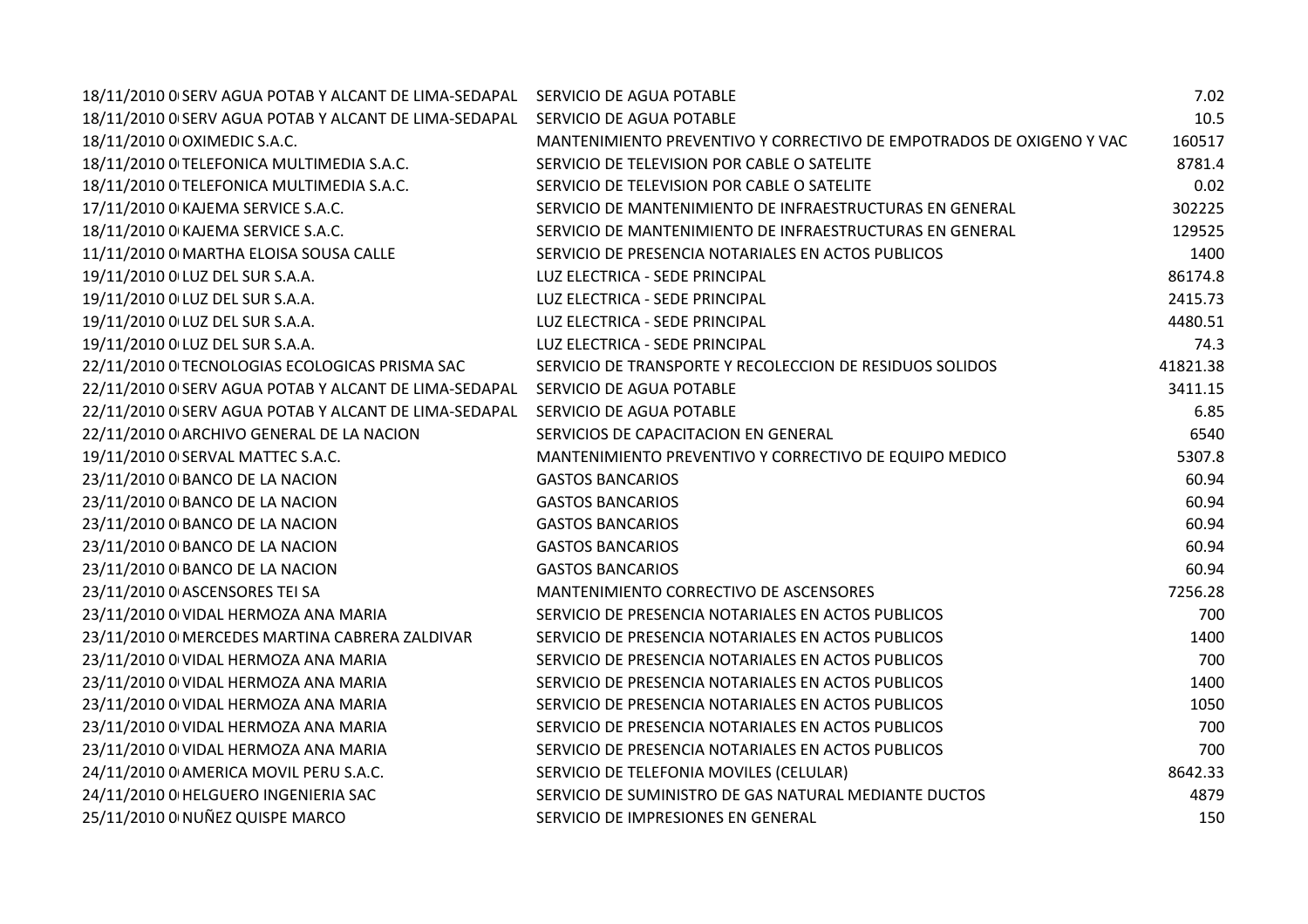| 01/11/2010 0 SISTEMAS ORACLE DEL PERU S.A.                                           | SERVICIO DE SOPORTE Y ACTUALIZACION DE LICENCIAS ORACLE     | 201701.97 |
|--------------------------------------------------------------------------------------|-------------------------------------------------------------|-----------|
| 04/11/2010 0 ASCENSORES VEA SAC                                                      | MANTENIMIENTO PREVENTIVO Y CORRECTIVO DE ASCENSOR ELECTRICO | 8145.26   |
| 14/10/2010 0 ASCENSORES SCHINDLER DEL PERU S.A                                       | MANTENIMIENTO PREVENTIVO Y CORRECTIVO DE ASCENSOR ELECTRICO | 9000      |
| 26/11/2010 0 AMERICATEL PERU S.A.                                                    | SERVICIO DE TELEFONIA FIJA                                  | 5476.19   |
| 26/11/2010 0 GAS NATURAL DE LIMA Y CALLAO S.A.                                       | SERVICIO DE SUMINISTRO DE GAS NATURAL MEDIANTE DUCTOS       | 23810.63  |
| 26/11/2010 0 AMERICATEL PERU S.A.                                                    | SERVICIO DE TELEFONIA FIJA                                  | 165.1     |
| 26/11/2010 O TELMEX PERU S.A                                                         | SERVICIO DE TELEFONIA FIJA                                  | 56.94     |
| 26/11/2010 O TELMEX PERU S.A                                                         | SERVICIO DE TELEFONIA FIJA                                  | 0.16      |
| 26/11/2010 0 INSECTICIDAS Y RODENTICIDAS DEL PERU S.A.C.                             | FUMIGACION Y DESINFECCION DE LOCALES                        | 1666      |
| 26/11/2010 0 CORMAGRAF E.I.R.L.                                                      | SERVICIO DE TROQUELADO Y CORTE                              | 405       |
| 29/11/2010 0 NUÑEZ QUISPE MARCO                                                      | <b>IMPRESION DE GIGANTOGRAFIA</b>                           | 3600      |
| 29/11/2010 0 INSTITUTO NACIONAL DE ENFERMEDADES NEOPLI SERVICIO DE CUSTODIA POLICIAL |                                                             | 5893      |
| 29/11/2010 O TELMEX PERU S.A                                                         | SERVICIO DE TELEFONIA FIJA                                  | 115.63    |
| 29/11/2010 0 TELMEX PERU S.A                                                         | SERVICIO DE TELEFONIA FIJA                                  | 0.07      |
| 29/11/2010 O TELMEX PERU S.A                                                         | SERVICIO DE TELEFONIA FIJA                                  | 84.9      |
| 29/11/2010 O TELMEX PERU S.A                                                         | SERVICIO DE TELEFONIA FIJA                                  | 0.2       |
| 29/11/2010 O TELMEX PERU S.A                                                         | SERVICIO DE TELEFONIA FIJA                                  | 450       |
| 29/11/2010 O TELMEX PERU S.A                                                         | SERVICIO DE TELEFONIA FIJA                                  | 1.1       |
| 29/11/2010 O TELMEX PERU S.A                                                         | SERVICIO DE TELEFONIA FIJA                                  | 259.9     |
| 29/11/2010 O TELMEX PERU S.A                                                         | SERVICIO DE TELEFONIA FIJA                                  | 0.6       |
| 29/11/2010 O TELMEX PERU S.A                                                         | SERVICIO DE TELEFONIA FIJA                                  | 446.1     |
| 29/11/2010 O TELMEX PERU S.A                                                         | SERVICIO DE TELEFONIA FIJA                                  | 0.6       |
| 29/11/2010 0 TELMEX PERU S.A                                                         | SERVICIO DE TELEFONIA FIJA                                  | 5.9       |
| 29/11/2010 0 TELMEX PERU S.A                                                         | SERVICIO DE TELEFONIA FIJA                                  | 0.1       |
| 27/11/2010 0 NUÑEZ QUISPE MARCO                                                      | SERVICIO DE IMPRESION EN BANNER                             | 400       |
| 30/11/2010 0 VIDAL HERMOZA ANA MARIA                                                 | SERVICIO DE PRESENCIA NOTARIALES EN ACTOS PUBLICOS          | 350       |
| 30/11/2010 0 BANCO DE LA NACION                                                      | <b>GASTOS BANCARIOS</b>                                     | 61.38     |
| 30/11/2010 0 BANCO DE LA NACION                                                      | <b>GASTOS BANCARIOS</b>                                     | 61.38     |
| 30/11/2010 0 BANCO DE LA NACION                                                      | <b>GASTOS BANCARIOS</b>                                     | 61.38     |
| 01/12/2010 0 PERUVIAN EQUIPMENT TECHNOLOGY S.A.C.                                    | MANTENIMIENTO PREVENTIVO Y/O CORRECTIVO DE ESTERILIZADOR    | 3900      |
| 01/12/2010 0 RUIZ GODOY JIMMY FIDEL                                                  | ALQUILER DE EQUIPO DE SONIDO                                | 2070      |
| 09/11/2010 0 PERUVIAN EQUIPMENT TECHNOLOGY S.A.C.                                    | MANTENIMIENTO PREVENTIVO Y CORRECTIVO DE EQUIPO MEDICO      | 6842.5    |
| 01/12/2010 0 GARAY CASTAÑEDA OSWALDO                                                 | ALQUILER DE MESAS Y SILLAS                                  | 1428      |
|                                                                                      |                                                             |           |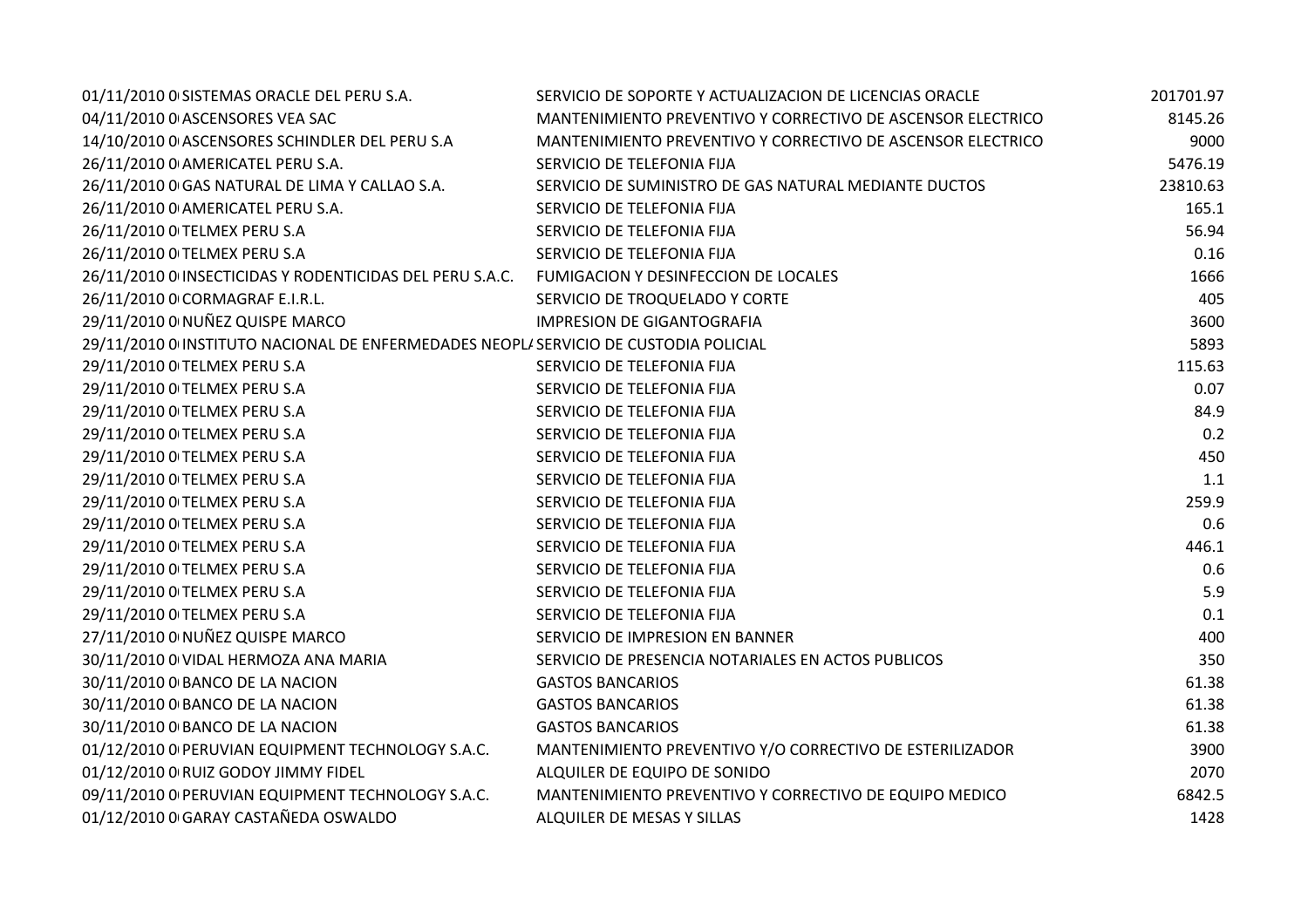| 01/12/2010 0 GARAY CASTAÑEDA OSWALDO                                                                     | ALQUILER DE TOLDOS                                                                                            | 5569.2   |
|----------------------------------------------------------------------------------------------------------|---------------------------------------------------------------------------------------------------------------|----------|
| 01/12/2010 0 CONTRALORIA GENERAL DE LA REPUBLICA                                                         | SERVICIOS DE CAPACITACION EN GENERAL                                                                          | 450      |
| 01/12/2010 O CONTRALORIA GENERAL DE LA REPUBLICA                                                         | SERVICIOS DE CAPACITACION EN GENERAL                                                                          | 560      |
|                                                                                                          | 01/12/2010 0 D'CAVIG MEDICAL SOCIEDAD ANONIMA CERRADA MANTENIMIENTO CORRECTIVO DE LAVADORA DE ROPA INDUSTRIAL | 6850     |
| 01/12/2010 0 VIDAL HERMOZA ANA MARIA                                                                     | SERVICIO DE PRESENCIA NOTARIALES EN ACTOS PUBLICOS                                                            | 2800     |
| 01/12/2010 0 MERCEDES MARTINA CABRERA ZALDIVAR                                                           | SERVICIO DE PRESENCIA NOTARIALES EN ACTOS PUBLICOS                                                            | 1050     |
| 02/12/2010 0 VIDAL HERMOZA ANA MARIA                                                                     | SERVICIO DE PRESENCIA NOTARIALES EN ACTOS PUBLICOS                                                            | 700      |
| 02/12/2010 0 SERVAL MATTEC S.A.C.                                                                        | MANTENIMIENTO PREVENTIVO Y CORRECTIVO DE ACELERADOR LINEAL                                                    | 2380     |
| 02/12/2010 0 LOUDELVI ROSALIA YAÑEZ ASPILCUETA                                                           | SERVICIO DE PRESENCIA NOTARIALES EN ACTOS PUBLICOS                                                            | 1050     |
| 02/12/2010 0 TELMEX PERU S.A                                                                             | SERVICIO DE CONEXION DE INTERNET                                                                              | 9849.3   |
| 02/12/2010 0 REGIST. NAC DE IDENTIG. Y ESTADO CIVIL                                                      | SERVICIO DE SUMINISTRO DE INFORMACION RENIEC                                                                  | 66.7     |
| 02/12/2010 0 EDELNOR S.A.A                                                                               | LUZ ELECTRICA - SEDE PRINCIPAL                                                                                | 4.39     |
| 02/12/2010 0 EDELNOR S.A.A                                                                               | LUZ ELECTRICA - SEDE PRINCIPAL                                                                                | 4.33     |
| 01/12/2010 0 SECURITY ZAK S.A.                                                                           | CONTRATACION DEL SERVICIO DE VIGILANCIA PRIVADA                                                               | 79761.62 |
| 01/12/2010 0 CONTROL VITAL S.A.C.                                                                        | ALQUILER DE EQUIPOS DIVERSOS                                                                                  | 499.8    |
| 06/12/2010 0 BANCO DE LA NACION                                                                          | <b>GASTOS BANCARIOS</b>                                                                                       | 60.94    |
| 06/12/2010 0 GERONIMO FARFAN ELIZABETH LOURDES                                                           | SERVICIO DE APOYO ADMINISTRATIVO                                                                              | 2600     |
| 06/12/2010 0 W.P. SOLUCIONES S.A.                                                                        | ALQUILER DE EQUIPO MEDICO Y HOSPITALARIO                                                                      | 1250     |
| 07/12/2010 0 CONSORCIO IBIS MULTISERVICIOS S.A.C                                                         | MANTENIMIENTO PREVENTIVO Y CORRECTIVO DE EQUIPO Y MOBILIARIO MEDICO                                           | 35000    |
| 07/12/2010 0 TELEMUSICA S.A.                                                                             | MANTENIMIENTO Y REPARACION DEL EQUIPO DE PERIFONEO                                                            | 9977.08  |
| 07/12/2010 0 AGENCIA DE ADUANA RABANAL S.A.C.                                                            | SERVICIO DE TRANSPORTE, DESADUANAJE Y ALMACENAJE                                                              | 2489.8   |
| 07/12/2010 0 AGENCIA DE ADUANA RABANAL S.A.C.                                                            | SERVICIO DE TRANSPORTE, DESADUANAJE Y ALMACENAJE                                                              | 2487.44  |
| 07/12/2010 0 AGENCIA DE ADUANA RABANAL S.A.C.                                                            | SERVICIO DE TRANSPORTE, DESADUANAJE Y ALMACENAJE                                                              | 2450.8   |
| 07/12/2010 0 AGENCIA DE ADUANA RABANAL S.A.C.                                                            | SERVICIO DE TRANSPORTE, DESADUANAJE Y ALMACENAJE                                                              | 2576.26  |
| 07/12/2010 0 AGENCIA DE ADUANA RABANAL S.A.C.                                                            | SERVICIO DE TRANSPORTE, DESADUANAJE Y ALMACENAJE                                                              | 2443.8   |
| 07/12/2010 0 NUÑEZ QUISPE MARCO                                                                          | <b>IMPRESION DE GIGANTOGRAFIA</b>                                                                             | 100      |
| 07/12/2010 0 AGENCIA DE ADUANA RABANAL S.A.C.                                                            | SERVICIO DE TRANSPORTE, DESADUANAJE Y ALMACENAJE                                                              | 2525.7   |
| 07/12/2010 0 AGENCIA DE ADUANA RABANAL S.A.C.                                                            | SERVICIO DE TRANSPORTE, DESADUANAJE Y ALMACENAJE                                                              | 2500.7   |
| 07/12/2010 0 AGENCIA DE ADUANA RABANAL S.A.C.                                                            | SERVICIO DE TRANSPORTE, DESADUANAJE Y ALMACENAJE                                                              | 2452.7   |
| 07/12/2010 0 YELL PERU S.A.C.                                                                            | PUBLICACIONES EN PAGINAS AMARILLAS                                                                            | 1646.86  |
| 09/12/2010 0 CAPITANICH PLASENCIA MONICA ALICIA                                                          | INSTALACIONES ELECTRICAS DIVERSAS                                                                             | 480      |
| 06/12/2010 0 CASABLANCA TOURS S.A.                                                                       | PASAJES Y GASTOS DE TRANSPORTE                                                                                | 986.65   |
| 09/12/2010 0 PERU LOGISTICA GLOBAL & ECOTRAVEL COURIER SSERVICIO DE TRANSPORTE, DESADUANAJE Y ALMACENAJE |                                                                                                               | 4753.25  |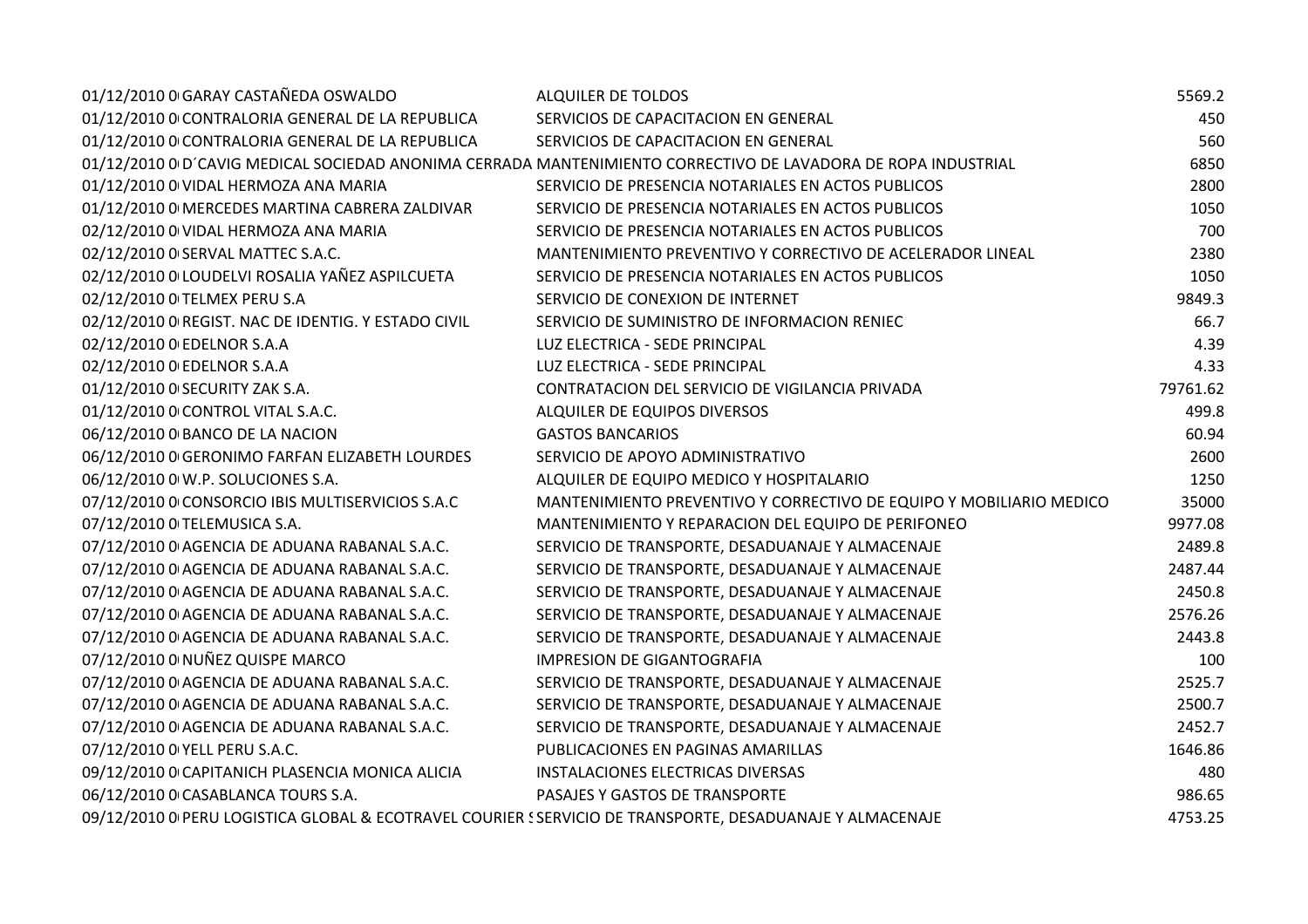| 01/12/2010 0 ENRIQUE MORENO Y OSCAR VILLEGAS S.A.C.                                                      | MANTENIMIENTO Y REPARACION DE TANQUES DE AGUA                              | 61480     |
|----------------------------------------------------------------------------------------------------------|----------------------------------------------------------------------------|-----------|
| 09/12/2010 0 PERU LOGISTICA GLOBAL & ECOTRAVEL COURIER SSERVICIO DE TRANSPORTE, DESADUANAJE Y ALMACENAJE |                                                                            | 1511.57   |
| 09/12/2010 0 J & H MEDICRIT S.A.C.                                                                       | ALQUILER DE EQUIPO MEDICO Y HOSPITALARIO                                   | 4200      |
| 09/12/2010 0 MARTHA ELOISA SOUSA CALLE                                                                   | SERVICIO DE PRESENCIA NOTARIALES EN ACTOS PUBLICOS                         | 1400      |
| 09/12/2010 0 JORGE FERNANDO ZULETA GUIMET                                                                | SERVICIO DE PRESENCIA NOTARIALES EN ACTOS PUBLICOS                         | 1400      |
| 01/12/2010 0 R & C CONSULTING S.C.R.L.                                                                   | SERVICIOS DE CAPACITACION EN GENERAL                                       | 1020      |
| 10/12/2010 0 JORGE FERNANDO ZULETA GUIMET                                                                | SERVICIO DE PRESENCIA NOTARIALES EN ACTOS PUBLICOS                         | 700       |
| 06/12/2010 0 CONSTRUCTORA CUSA S.A.C. CONTRATISTAS GENEREMODELACION DE AMBIENTES ASISTENCIALES           |                                                                            | 101355.42 |
| 10/12/2010 0 GRAFICA INDUSTRIAL S.R.L.                                                                   | <b>IMPRESION BOLETAS DE VENTA</b>                                          | 1200      |
| 13/12/2010 0 JOSE MONTOYA VERA                                                                           | SERVICIO DE PRESENCIA NOTARIALES EN ACTOS PUBLICOS                         | 1400      |
| 13/12/2010 0 JOSE MONTOYA VERA                                                                           | SERVICIO DE PRESENCIA NOTARIALES EN ACTOS PUBLICOS                         | 700       |
| 13/12/2010 O JUNTA DE PROPIETARIOS DEL EDIF RECOLETA                                                     | SERVICIO DE LIMPIEZA DE LOCALES                                            | 439       |
| 13/12/2010 0 YELL PERU S.A.C.                                                                            | PUBLICACIONES EN PAGINAS AMARILLAS                                         | 1587.6    |
| 13/12/2010 0 MINISTERIO DE JUSTICIA                                                                      | SUSCRIPCION A LA BASE DE DATOS SPIJ - SISTEMA PERUANO DE INFORMACION JURII | 2200.32   |
| 13/12/2010 0 JORGE FERNANDO ZULETA GUIMET                                                                | SERVICIO DE PRESENCIA NOTARIALES EN ACTOS PUBLICOS                         | 1050      |
| 13/12/2010 0 SERVAL MATTEC S.A.C.                                                                        | MANTENIMIENTO CORRECTIVO DE ACELERADOR LINEAL                              | 773.5     |
| 10/12/2010 0 COMERCIAL OFFICE SERVICE S.R. LTDA.                                                         | <b>IMPRESION DE BOLETIN INFORMATIVO</b>                                    | 1160      |
| 15/12/2010 O TECNISAN E.I.R.L.                                                                           | SERVICIO DE LIMPIEZA Y MANTENIMIENTO DE POZO SEPTICO                       | 8044.4    |
| 15/12/2010 O CONTRALORIA GENERAL DE LA REPUBLICA                                                         | SERVICIOS DE CAPACITACION EN GENERAL                                       | 450       |
| 15/12/2010 0 BANCO DE LA NACION                                                                          | <b>GASTOS BANCARIOS</b>                                                    | 62.48     |
| 03/12/2010 0 ASCENSORES VEA SAC                                                                          | MANTENIMIENTO PREVENTIVO Y CORRECTIVO DE ASCENSOR ELECTRICO                | 8145.26   |
| 09/12/2010 0 PERUVIAN EQUIPMENT TECHNOLOGY S.A.C.                                                        | MANTENIMIENTO PREVENTIVO Y CORRECTIVO DE EQUIPO MEDICO                     | 6842.5    |
| 15/12/2010 0 TECNOLOGIAS ECOLOGICAS PRISMA SAC                                                           | SERVICIO DE TRANSPORTE Y RECOLECCION DE RESIDUOS SOLIDOS                   | 20339.07  |
| 15/12/2010 0 VIDAL HERMOZA ANA MARIA                                                                     | SERVICIO DE PRESENCIA NOTARIALES EN ACTOS PUBLICOS                         | 700       |
| 15/12/2010 O INGENIERIA DE FLUIDOS E.I.R.L.                                                              | MANTENIMIENTO CORRECTIVO DE CALDEROS                                       | 8821.47   |
| 15/12/2010 0 LUZ DEL SUR S.A.A.                                                                          | LUZ ELECTRICA - SEDE PRINCIPAL                                             | 92999.52  |
| 15/12/2010 0 LUZ DEL SUR S.A.A.                                                                          | LUZ ELECTRICA - SEDE PRINCIPAL                                             | 2660.5    |
| 14/12/2010 0 SIEMENS SAC                                                                                 | MANTENIMIENTO CORRECTIVO DE CAMARA GAMMA                                   | 6683.83   |
| 14/12/2010 0 SIEMENS SAC                                                                                 | MANTENIMIENTO PREVENTIVO Y CORRECTIVO DE ECOGRAFO                          | 431.2     |
| 14/12/2010 0 SIEMENS SAC                                                                                 | MANTENIMIENTO PREVENTIVO DE TOMOGRAFO HELICOIDAL                           | 8188.9    |
| 14/12/2010 0 SIEMENS SAC                                                                                 | MANTENIMIENTO PREVENTIVO Y CORRECTIVO DE ACELERADOR LINEAL                 | 7338.3    |
| 14/12/2010 0 SIEMENS SAC                                                                                 | MANTENIMIENTO PREVENTIVO Y CORRECTIVO DE EQUIPO DE RAYOS X ARCO EN C       | 714       |
| 15/12/2010 0 SERV AGUA POTAB Y ALCANT DE LIMA-SEDAPAL                                                    | SERVICIO DE AGUA POTABLE                                                   | 45229.87  |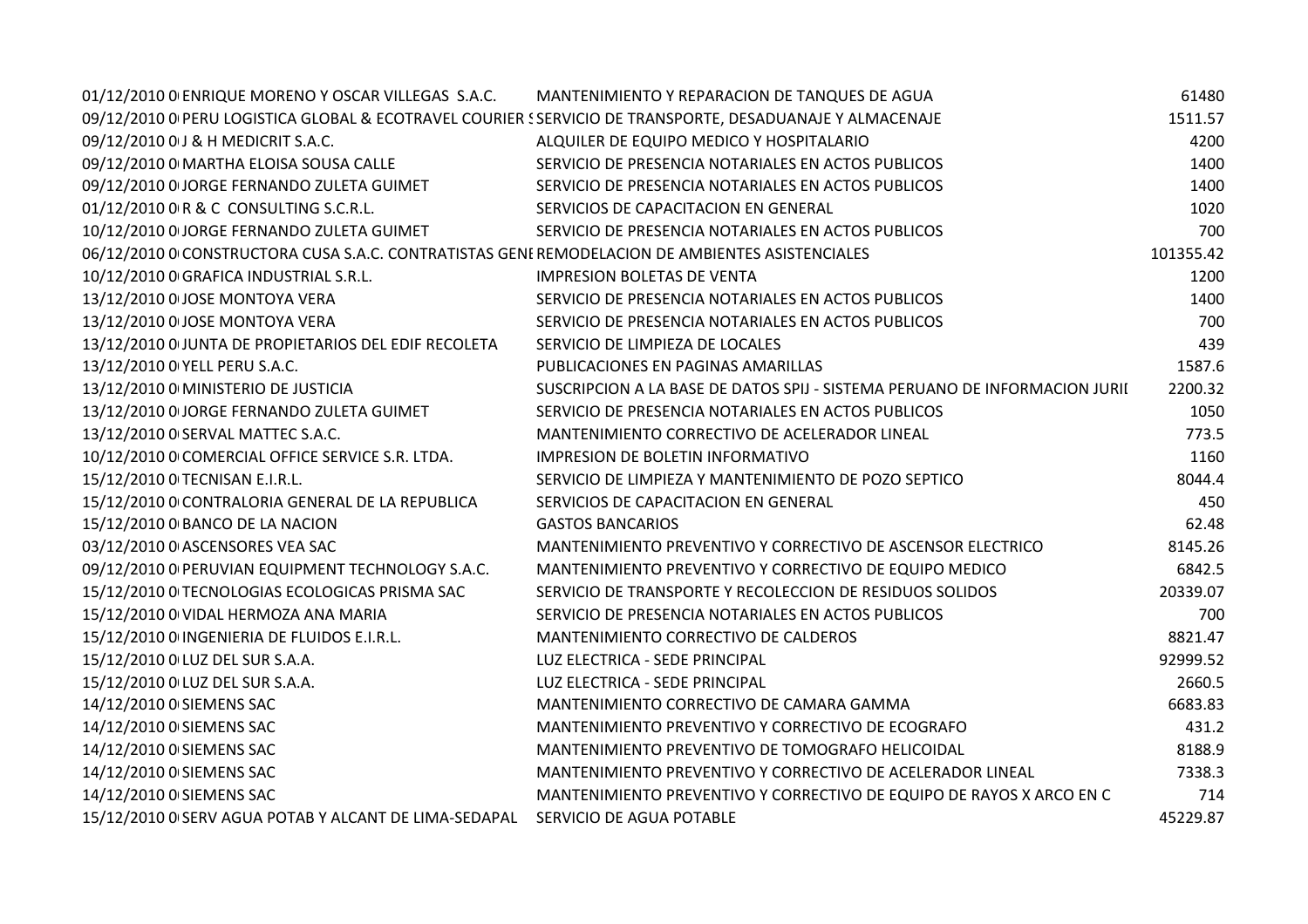| 15/12/2010 0 SERV AGUA POTAB Y ALCANT DE LIMA-SEDAPAL                                                    | SERVICIO DE AGUA POTABLE                                            | 153.63   |
|----------------------------------------------------------------------------------------------------------|---------------------------------------------------------------------|----------|
| 13/12/2010 0 CASABLANCA TOURS S.A.                                                                       | TRASLADO PERSONAL COMISION DE SERVICIO - PASAJES AEREOS             | 1213.13  |
| 13/12/2010 0 CASABLANCA TOURS S.A.                                                                       | TRASLADO PERSONAL COMISION DE SERVICIO - PASAJES AEREOS             | 2024.6   |
| 15/12/2010 O SECURITY ZAK S.A.                                                                           | CONTRATACION DEL SERVICIO DE VIGILANCIA PRIVADA                     | 79761.62 |
| 16/12/2010 0 C & E LAB DEALERS S.A.                                                                      | ALQUILER DE EQUIPOS DIVERSOS                                        | 3537     |
| 16/12/2010 0 LEANDRO MELGAREJO LUCY ISABEL                                                               | SERVICIOS DE CAPACITACION EN GENERAL                                | 100      |
| 16/12/2010 0 INTRAMEDICA S.A.C.                                                                          | MANTENIMIENTO CORRECTIVO DE VIDEOGASTROSCOPIO                       | 5593     |
| 16/12/2010 0 GONZALEZ SANCHEZ JUAN JULIO                                                                 | ASESORIA Y CONSULTORIA EN PROYECTOS                                 | 10700    |
| 16/12/2010 0 GLATT SOCIEDAD ANONIMA                                                                      | MANTENIMIENTO PREVENTIVO Y CORRECTIVO DE INSTRUMENTALES QUIRURGICOS | 948.13   |
| 16/12/2010 0 GLATT SOCIEDAD ANONIMA                                                                      | MANTENIMIENTO PREVENTIVO Y CORRECTIVO DE INSTRUMENTALES QUIRURGICOS | 344.72   |
| 16/12/2010 0 INTERNATIONAL DIAGNOSTIC IMAGING S.A.C.                                                     | SERVICIO DE DESMONTAJE DE EQUIPO DE RAYOS X                         | 10800    |
| 17/12/2010 0 JORGE FERNANDO ZULETA GUIMET                                                                | SERVICIO DE PRESENCIA NOTARIALES EN ACTOS PUBLICOS                  | 1050     |
| 17/12/2010 0 MARTHA ELOISA SOUSA CALLE                                                                   | SERVICIO DE PRESENCIA NOTARIALES EN ACTOS PUBLICOS                  | 1050     |
| 17/12/2010 O PERU LOGISTICA GLOBAL & ECOTRAVEL COURIER SCOSTO DE ENVIO                                   |                                                                     | 1179.64  |
| 17/12/2010 O PERU LOGISTICA GLOBAL & ECOTRAVEL COURIER S SERVICIO DE DESADUANAJE                         |                                                                     | 3502.41  |
| 20/12/2010 0 HUAMAN VELASQUEZ DE CUYA JENY URSULA                                                        | SERVICIO DE CARPINTERIA                                             | 10612.42 |
| 21/12/2010 0 AGENTES TEXTILES SAC - AGETEX SAC                                                           | MANTENIMIENTO CORRECTIVO DE MAQUINA DE COSER INDUSTRIAL             | 2130.55  |
| 21/12/2010 0 BANCO DE LA NACION                                                                          | <b>GASTOS BANCARIOS</b>                                             | 61.16    |
| 21/12/2010 O CONTRALORIA GENERAL DE LA REPUBLICA                                                         | SERVICIOS DE CAPACITACION EN GENERAL                                | 1680     |
| 21/12/2010 O TEVES ACHULLI EDUARDO                                                                       | SERVICIO DE APOYO ADMINISTRATIVO                                    | 1000     |
| 21/12/2010 O ESCUELA NACIONAL DE ESPECIALIZACION PARA EJISERVICIOS DE CAPACITACION EN GENERAL            |                                                                     | 1020     |
| 21/12/2010 0 ASOCIACION MILAGRO DEL DIVINO NIÑO JESUS                                                    | ALQUILER DE EQUIPO MEDICO Y HOSPITALARIO                            | 7800     |
| 21/12/2010 0 SEGURO SOCIAL DE SALUD                                                                      | SERVICIOS DE CAPACITACION EN GENERAL                                | 666.4    |
| 28/04/2010 0 ESIMAGEN.COM E.I.R.L                                                                        | ASESORIA Y/O CONSULTORIA EN ARQUITECTURA E INGENIERIA CIVIL         | 3700     |
| 21/12/2010 0 ESIMAGEN.COM E.I.R.L                                                                        | SERVICIOS DE CAPACITACION EN GENERAL                                | 4545.8   |
| 21/12/2010 0 INSTITUTO PUEBLO Y DESARROLLO - PERU                                                        | SERVICIOS DE CAPACITACION EN GENERAL                                | 3990     |
| 21/12/2010 O CONSEJO DEPARTAMENTAL DE LIMA-CIP                                                           | SERVICIOS DE CAPACITACION EN GENERAL                                | 360      |
| 21/12/2010 0 AM BUSINESS S.A.C.                                                                          | SERVICIOS DE CAPACITACION EN GENERAL                                | 1311.38  |
| 22/12/2010 0 PERU LOGISTICA GLOBAL & ECOTRAVEL COURIER SSERVICIO DE TRANSPORTE, DESADUANAJE Y ALMACENAJE |                                                                     | 2728.69  |
| 22/12/2010 0 PERU LOGISTICA GLOBAL & ECOTRAVEL COURIER SSERVICIO DE TRANSPORTE, DESADUANAJE Y ALMACENAJE |                                                                     | 2550.48  |
| 22/12/2010 0 PERU LOGISTICA GLOBAL & ECOTRAVEL COURIER SSERVICIO DE TRANSPORTE, DESADUANAJE Y ALMACENAJE |                                                                     | 2545.46  |
| 26/11/2010 0 KAJEMA SERVICE S.A.C.                                                                       | ADECUACION Y ACONDICIONAMIENTO DE INFRAESTRUCTURA                   | 39800    |
| 22/12/2010 0 SALAZAR QUISPE JHONY                                                                        | MANTENIMIENTO PREVENTIVO Y CORRECTIVO DE EQUIPO MEDICO              | 10800    |
|                                                                                                          |                                                                     |          |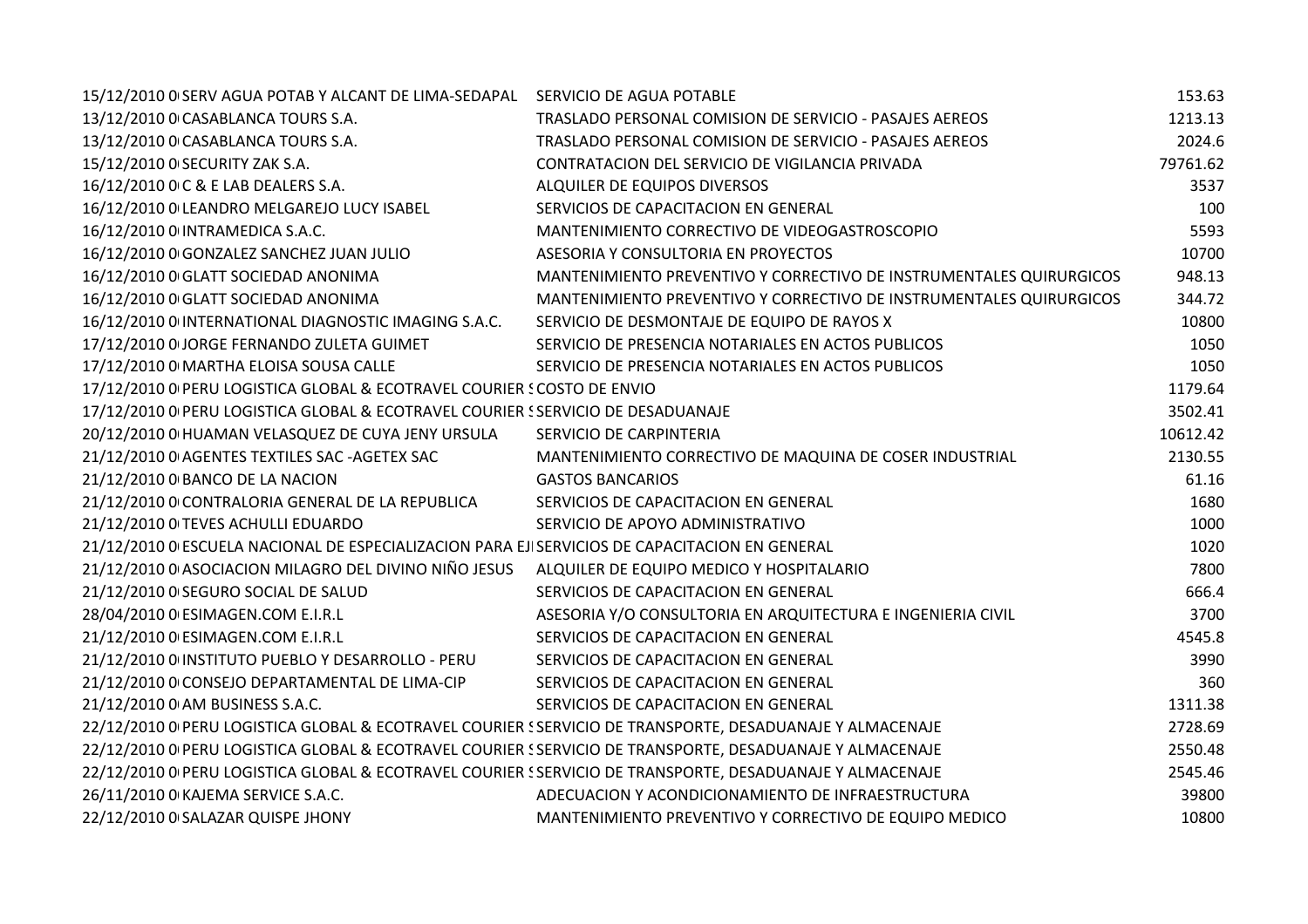| 22/12/2010 0 INDUSTRIAS CUVI S.R.L.                                                            | SERVICIO DE CARPINTERIA                                | 10205.44  |
|------------------------------------------------------------------------------------------------|--------------------------------------------------------|-----------|
| 22/12/2010 O BELEN PINCHE RAMIREZ                                                              | SERVICIO DE REENTINTADO DE CINTA PARA IMPRESORA        | 1235      |
| 22/12/2010 0 CKM ASOCIADOS S.A.C.                                                              | MANTENIMIENTO PREVENTIVO Y CORRECTIVO DE EQUIPO MEDICO | 450       |
| 22/12/2010 0 OCHOA CALDERON EDUARDO                                                            | SERVICIO DE APOYO OPERATIVO                            | 300       |
| 22/12/2010 0 CRISOSTOMO LOPEZ ELMER                                                            | SERVICIO DE APOYO OPERATIVO                            | 300       |
| 22/12/2010 0 GONZALES RUEDA ISIDRO MAXIMO                                                      | SERVICIO DE APOYO OPERATIVO                            | 300       |
| 22/12/2010 0 GORDILLO CALDERON DE MORALES LUISA DEL PILI SERVICIO DE APOYO OPERATIVO           |                                                        | 900       |
| 22/12/2010 0 ALVARADO ARRIOLA ANA DEL PILAR                                                    | SERVICIO DE APOYO OPERATIVO                            | 600       |
| 22/12/2010 O FARIAS TRIGO PEDRO JUAN PABLO                                                     | SERVICIO DE APOYO OPERATIVO                            | 300       |
| 22/12/2010 O FUSTER RIOS ALFREDO RAUL                                                          | SERVICIO DE APOYO OPERATIVO                            | 300       |
| 22/12/2010 O PERALTA ERAZO HUBERT RUBEN                                                        | SERVICIO DE APOYO OPERATIVO                            | 300       |
| 22/12/2010 0 MEZA FIGUEROA MOSI MARCELA                                                        | SERVICIO DE APOYO OPERATIVO                            | 300       |
| 22/12/2010 0 OSTOS VIDAL ALFREDO MANUEL                                                        | SERVICIO DE ARBITRAJE DE DEPORTES                      | 320       |
| 23/12/2010 O NALVARTE CISNEROS ELIZABETH MELODY                                                | SERVICIO DE APOYO OPERATIVO                            | 300       |
| 23/12/2010 0 INSTITUTO NACIONAL DE ENFERMEDADES NEOPLI SERVICIO DE CUSTODIA POLICIAL           |                                                        | 6035      |
| 23/12/2010 0 CA & PE COURIER SAC                                                               | SERVICIO DE COURIER NIVEL LOCAL Y NACIONAL             | 1460      |
| 23/12/2010 O GUERRA URIOSTE ISABEL CRISTINA                                                    | ASESORIA DE ASUNTOS LEGALES ADMINISTRATIVOS            | 600       |
| 23/12/2010 0 ESPINAL SANTE JOSE WILFREDO                                                       | ASESORIA DE ASUNTOS LEGALES ADMINISTRATIVOS            | 850       |
| 23/12/2010 0 CKM ASOCIADOS S.A.C.                                                              | MANTENIMIENTO PREVENTIVO Y CORRECTIVO DE EQUIPO MEDICO | 5100      |
| 23/12/2010 O TELMEX PERU S.A                                                                   | SERVICIO DE TELEFONIA FIJA                             | 297.68    |
| 23/12/2010 O TELMEX PERU S.A                                                                   | SERVICIO DE TELEFONIA FIJA                             | 0.22      |
| 27/12/2010 0 BANCO DE LA NACION                                                                | <b>GASTOS BANCARIOS</b>                                | 61.16     |
| 27/12/2010 0 BANCO DE LA NACION                                                                | <b>GASTOS BANCARIOS</b>                                | 61.16     |
| 30/11/2010 0 KAJEMA SERVICE S.A.C.                                                             | ADECUACION Y ACONDICIONAMIENTO DE INFRAESTRUCTURA      | 99500     |
| 29/12/2010 0 VIDAL HERMOZA ANA MARIA                                                           | SERVICIO DE PRESENCIA NOTARIALES EN ACTOS PUBLICOS     | 700       |
| 29/12/2010 0 VAINSTEIN BLANCK MARCOS                                                           | SERVICIO DE PRESENCIA NOTARIALES EN ACTOS PUBLICOS     | 2100      |
| 30/12/2010 0 ROXANNA LUZ REYES TELLO                                                           | SERVICIO DE PRESENCIA NOTARIALES EN ACTOS PUBLICOS     | 900       |
| 10/12/2010 0 CONSTRUCTORA CUSA S.A.C. CONTRATISTAS GENEREMODELACION DE AMBIENTES ASISTENCIALES |                                                        | 160846.37 |
| 24/12/2010 0 QUINTANA DEZA FERNANDO RICHARD                                                    | SERVICIO DE TROQUELADO Y CORTE                         | 380       |
| 29/12/2010 0 GONZALES URIA OSCAR EDUARDO                                                       | SERVICIO DE PRESENCIA NOTARIALES EN ACTOS PUBLICOS     | 700       |
| 15/12/2010 0 CONSTRUCTORA CUSA S.A.C. CONTRATISTAS GENEREMODELACION DE AMBIENTES ASISTENCIALES |                                                        | 173226.54 |
| 15/12/2010 0 SIEMENS SAC                                                                       | MANTENIMIENTO PREVENTIVO DE ACELERADOR LINEAL          | 16672.4   |
| 28/12/2010 0 YATACO SARAVIA OSCAR RAUL                                                         | <b>SERVICIOS FUNERARIOS</b>                            | 2280      |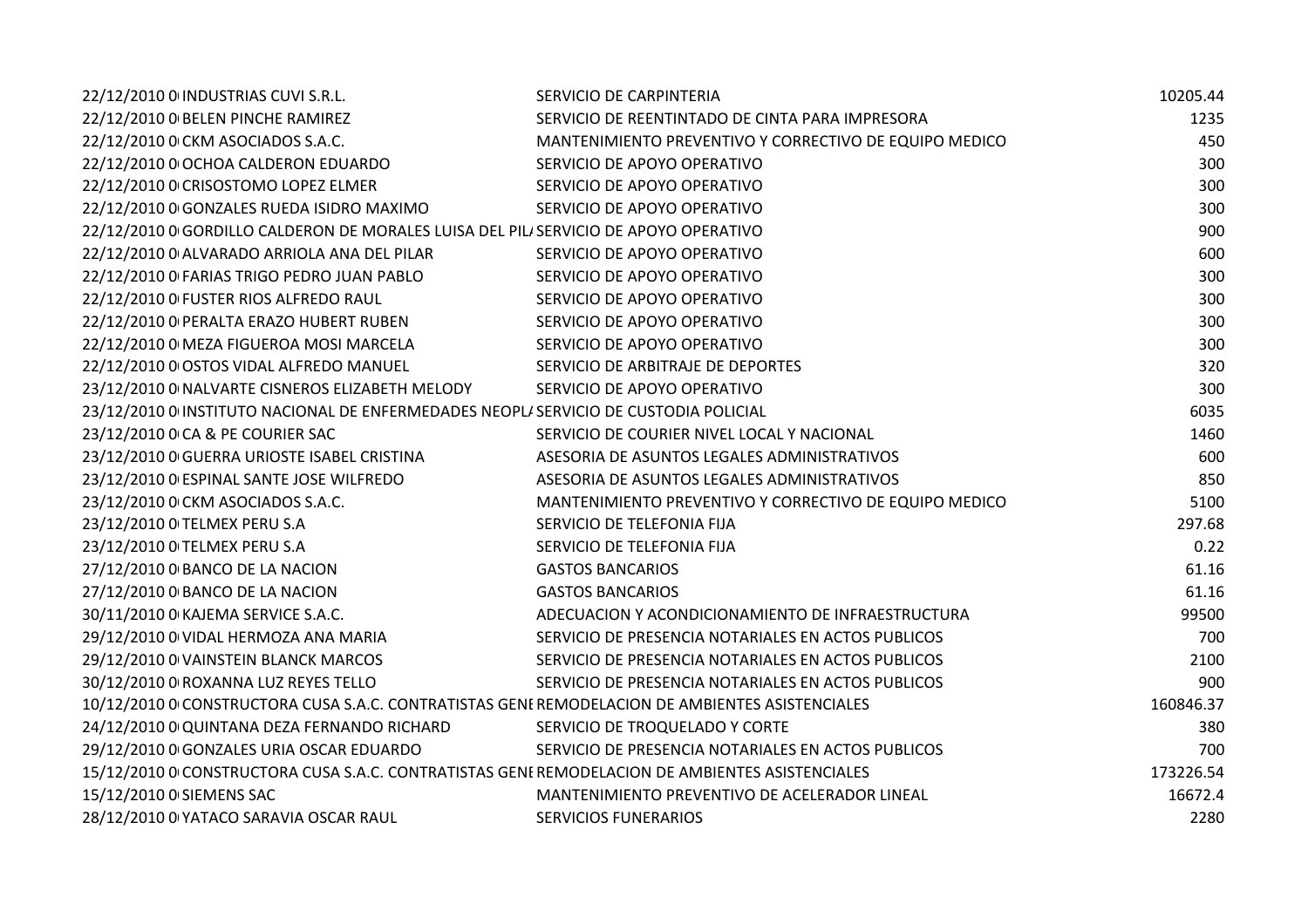| 16/12/2010 0 SIEMENS SAC                                                                       | MANTENIMIENTO PREVENTIVO DE ACELERADOR LINEAL                    | 9834.85   |
|------------------------------------------------------------------------------------------------|------------------------------------------------------------------|-----------|
| 28/12/2010 0 LUZ DEL SUR S.A.A.                                                                | LUZ ELECTRICA - SEDE PRINCIPAL                                   | 4365.02   |
| 28/12/2010 0 LUZ DEL SUR S.A.A.                                                                | LUZ ELECTRICA - SEDE PRINCIPAL                                   | 79.19     |
| 28/12/2010 0 SERV AGUA POTAB Y ALCANT DE LIMA-SEDAPAL                                          | SERVICIO DE AGUA POTABLE                                         | 704       |
| 28/12/2010 0 SERV AGUA POTAB Y ALCANT DE LIMA-SEDAPAL                                          | SERVICIO DE AGUA POTABLE                                         | 285       |
| 28/12/2010 0 GAS NATURAL DE LIMA Y CALLAO S.A.                                                 | SERVICIO DE SUMINISTRO DE GAS NATURAL MEDIANTE DUCTOS            | 21972.74  |
| 28/12/2010 0 AMERICA MOVIL PERU S.A.C.                                                         | SERVICIO DE TELEFONIA MOVILES (CELULAR)                          | 8949.03   |
| 28/12/2010 0 AMERICATEL PERU S.A.                                                              | SERVICIO DE TELEFONIA FIJA                                       | 5474.25   |
| 28/12/2010 0 GARCIA MOLOCHE SANDRA ROCIO                                                       | SERVICIO DE CARPINTERIA                                          | 10650     |
| 28/12/2010 0 INSTITUTO PUEBLO Y DESARROLLO - PERU                                              | SERVICIOS DE CAPACITACION EN GENERAL                             | 7390      |
| 29/12/2010 0 VIDAL HERMOZA ANA MARIA                                                           | SERVICIO DE PRESENCIA NOTARIALES EN ACTOS PUBLICOS               | 1050      |
| 29/12/2010 0 VIDAL HERMOZA ANA MARIA                                                           | SERVICIO DE PRESENCIA NOTARIALES EN ACTOS PUBLICOS               | 700       |
| 29/12/2010 0 NUCLEAR CONTROL S.A.C.                                                            | SERVICIOS DE CAPACITACION EN GENERAL                             | 2560      |
| 29/12/2010 O TELMEX PERU S.A                                                                   | SERVICIO DE TELEFONIA FIJA                                       | 260.9     |
| 29/12/2010 O TELMEX PERU S.A                                                                   | SERVICIO DE TELEFONIA FIJA                                       | 1.7       |
| 29/12/2010 0 ARBULU UMBERT ANDREA                                                              | SERVICIO DE ATENCION EN EVENTOS DIVERSOS ORG POR LA INSTITUCIION | 3807      |
| 29/12/2010 O TELMEX PERU S.A                                                                   | SERVICIO DE TELEFONIA FIJA                                       | 53.55     |
| 29/12/2010 O TELMEX PERU S.A                                                                   | SERVICIO DE TELEFONIA FIJA                                       | 0.15      |
| 29/12/2010 0 CONSTRUCTORA CUSA S.A.C. CONTRATISTAS GENEREMODELACION DE AMBIENTES ASISTENCIALES |                                                                  | 166571.67 |
| 29/12/2010 0 SERV AGUA POTAB Y ALCANT DE LIMA-SEDAPAL SERVICIO DE AGUA POTABLE                 |                                                                  | 1031.53   |
| 29/12/2010 0 SERV AGUA POTAB Y ALCANT DE LIMA-SEDAPAL                                          | SERVICIO DE AGUA POTABLE                                         | 24.47     |
| 29/12/2010 0 TELMEX PERU S.A                                                                   | SERVICIO DE TELEFONIA FIJA                                       | 78.03     |
| 29/12/2010 O TELMEX PERU S.A                                                                   | SERVICIO DE TELEFONIA FIJA                                       | 0.47      |
| 29/12/2010 0 AMERICATEL PERU S.A.                                                              | SERVICIO DE TELEFONIA FIJA                                       | 224.1     |
| 29/12/2010 0 LEANDRO MELGAREJO LUCY ISABEL                                                     | CAPACITACION PARA PROFESIONALES DE LA SALUD                      | 100       |
| 29/12/2010 O TELMEX PERU S.A                                                                   | SERVICIO DE CONEXION DE INTERNET                                 | 5059.09   |
| 29/12/2010 0 SERV AGUA POTAB Y ALCANT DE LIMA-SEDAPAL                                          | SERVICIO DE AGUA POTABLE                                         | 5.28      |
| 29/12/2010 0 SERV AGUA POTAB Y ALCANT DE LIMA-SEDAPAL                                          | SERVICIO DE AGUA POTABLE                                         | 0.22      |
| 29/12/2010 O TELMEX PERU S.A                                                                   | SERVICIO DE TELEFONIA FIJA                                       | 435.04    |
| 29/12/2010 O TELMEX PERU S.A                                                                   | SERVICIO DE TELEFONIA FIJA                                       | 1.76      |
| 29/12/2010 O TELMEX PERU S.A                                                                   | SERVICIO DE TELEFONIA FIJA                                       | 13.03     |
| 29/12/2010 O TELMEX PERU S.A                                                                   | SERVICIO DE TELEFONIA FIJA                                       | 0.07      |
| 30/12/2010 0 TELMEX PERU S.A                                                                   | SERVICIO DE TELEFONIA FIJA                                       | 88.9      |
|                                                                                                |                                                                  |           |